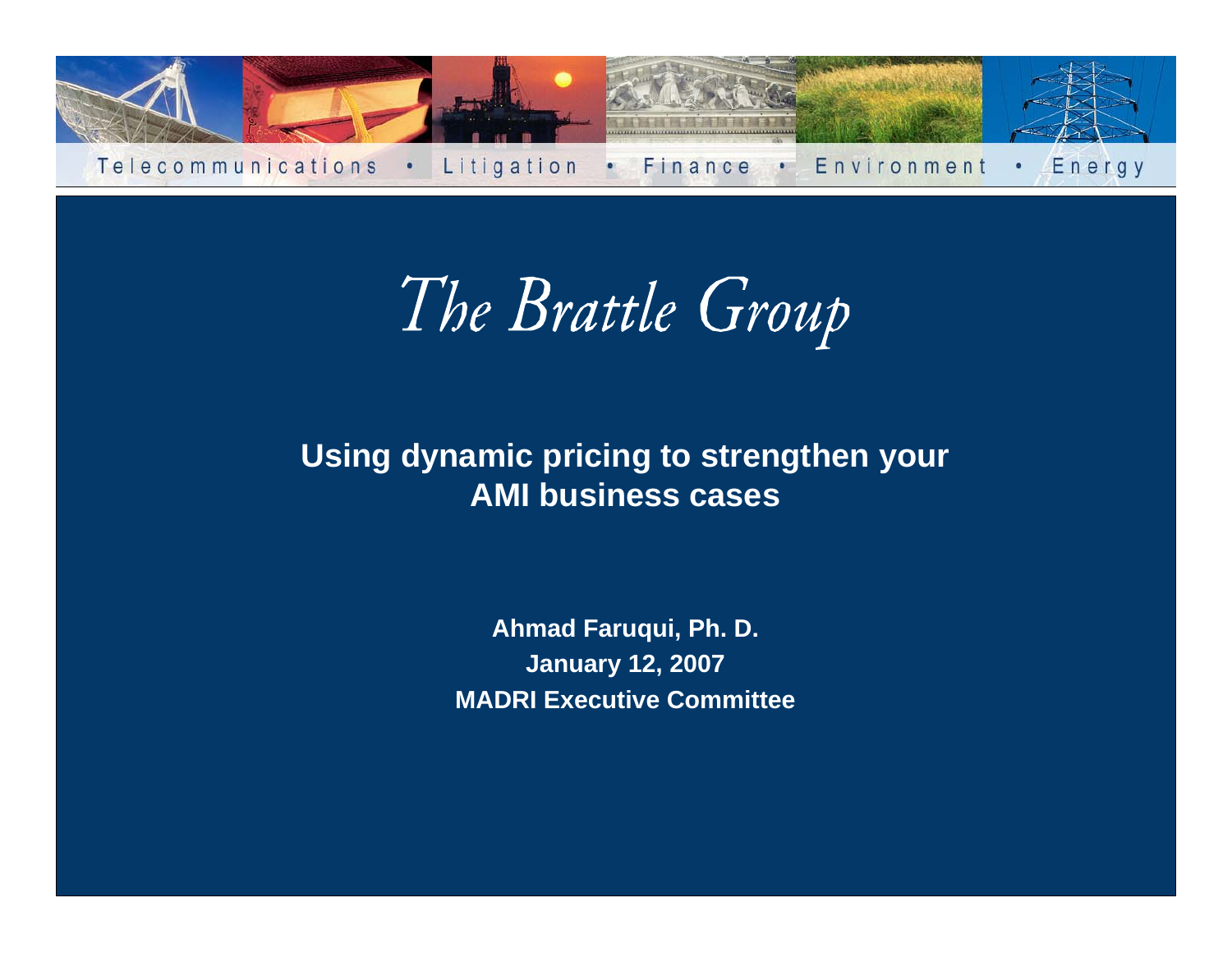#### **A framework for quantifying costs and benefits**

- Identify and measure costs
	- ► Deploying advanced metering infrastructure (AMI)
		- Meters
		- Two-communication links
		- Billing systems
	- ► Offering dynamic pricing signals
		- Marketing costs
		- Program administration costs
- Identify and measure benefits
	- ► Operational benefits of AMI
	- $\blacktriangleright$  Demand response (DR) benefits of dynamic pricing
- Develop a net present value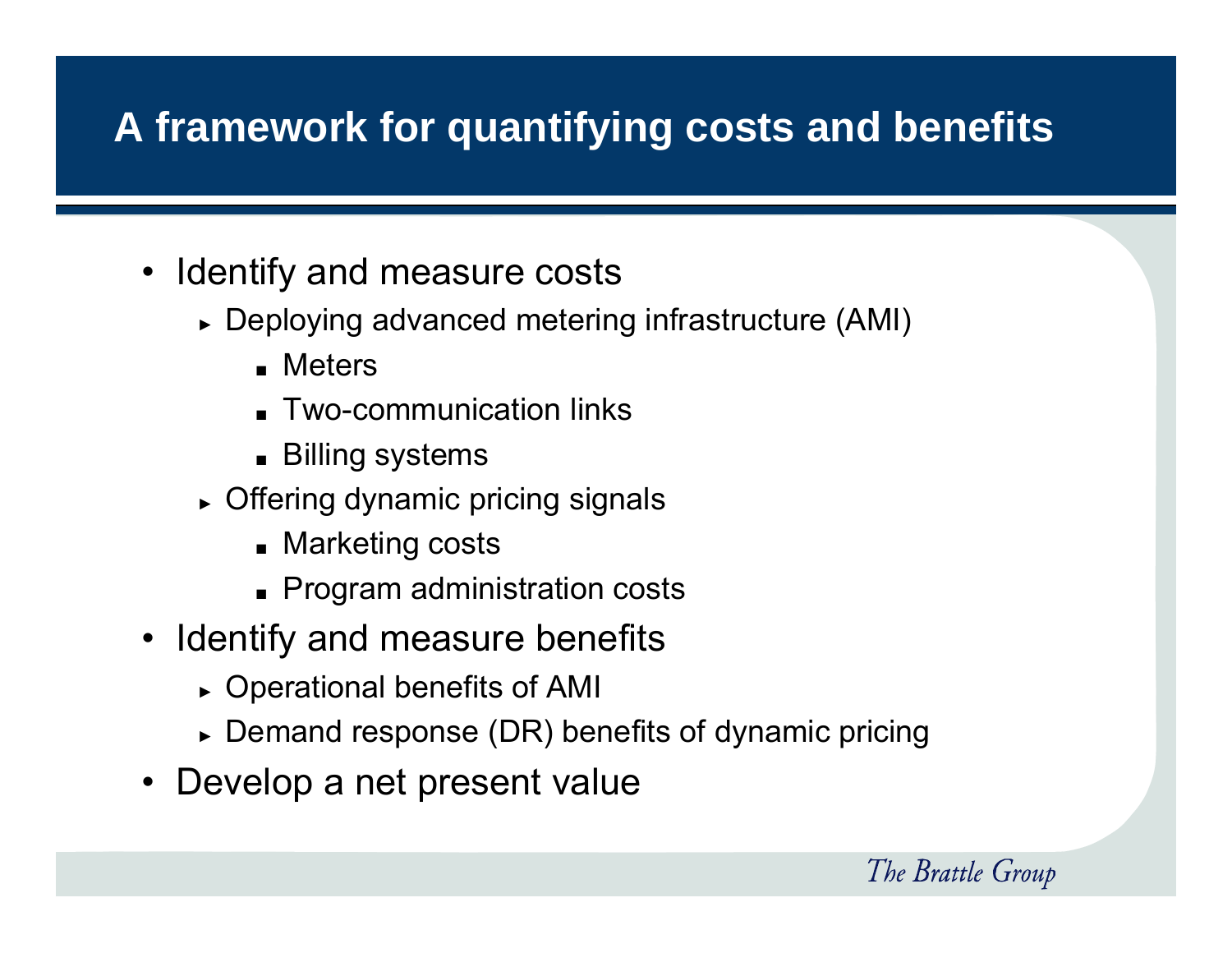#### **Quantifying DR benefits**

- Primary benefits
	- ► Quantity of DR (MW) \* Value of avoided MW
- Quantity of DR
	- ► kW reduction per customer \* Number of participating customers

- Value of avoided load
	- ► Cost of peaking capacity net of energy revenues
- Secondary benefits
	- ► Reduction in wholesale prices
	- ► Enhanced reliability
	- ► Environmental improvement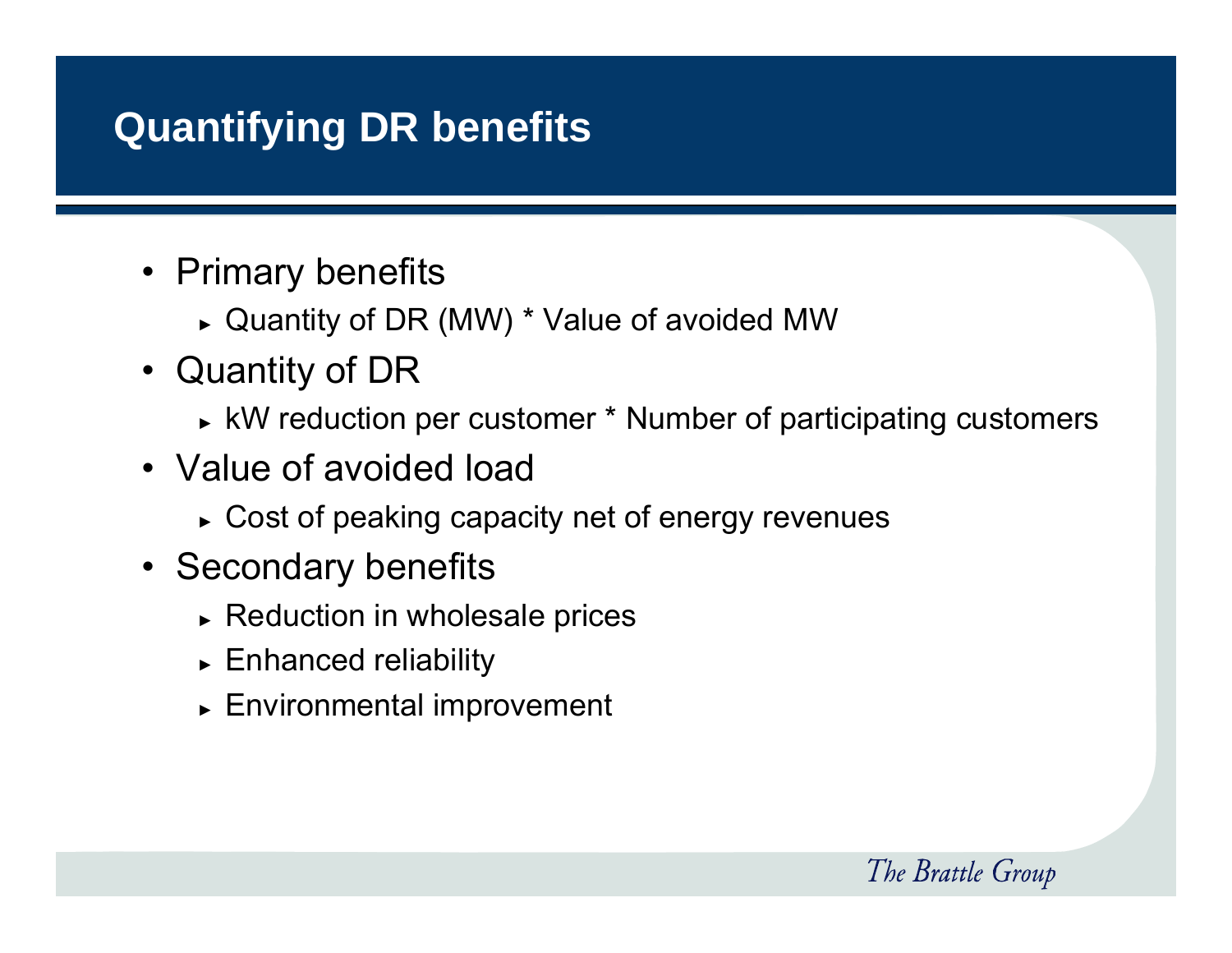#### **As a "wise man" once said ….**

- You will encounter several known unknowns
	- ► Don't let point estimates deceive you
	- ► Develop ranges and probabilities
- And you will encounter a few unknown unknowns!
	- ► Do some scenario planning
	- ► Stay flexible and adapt to changing realities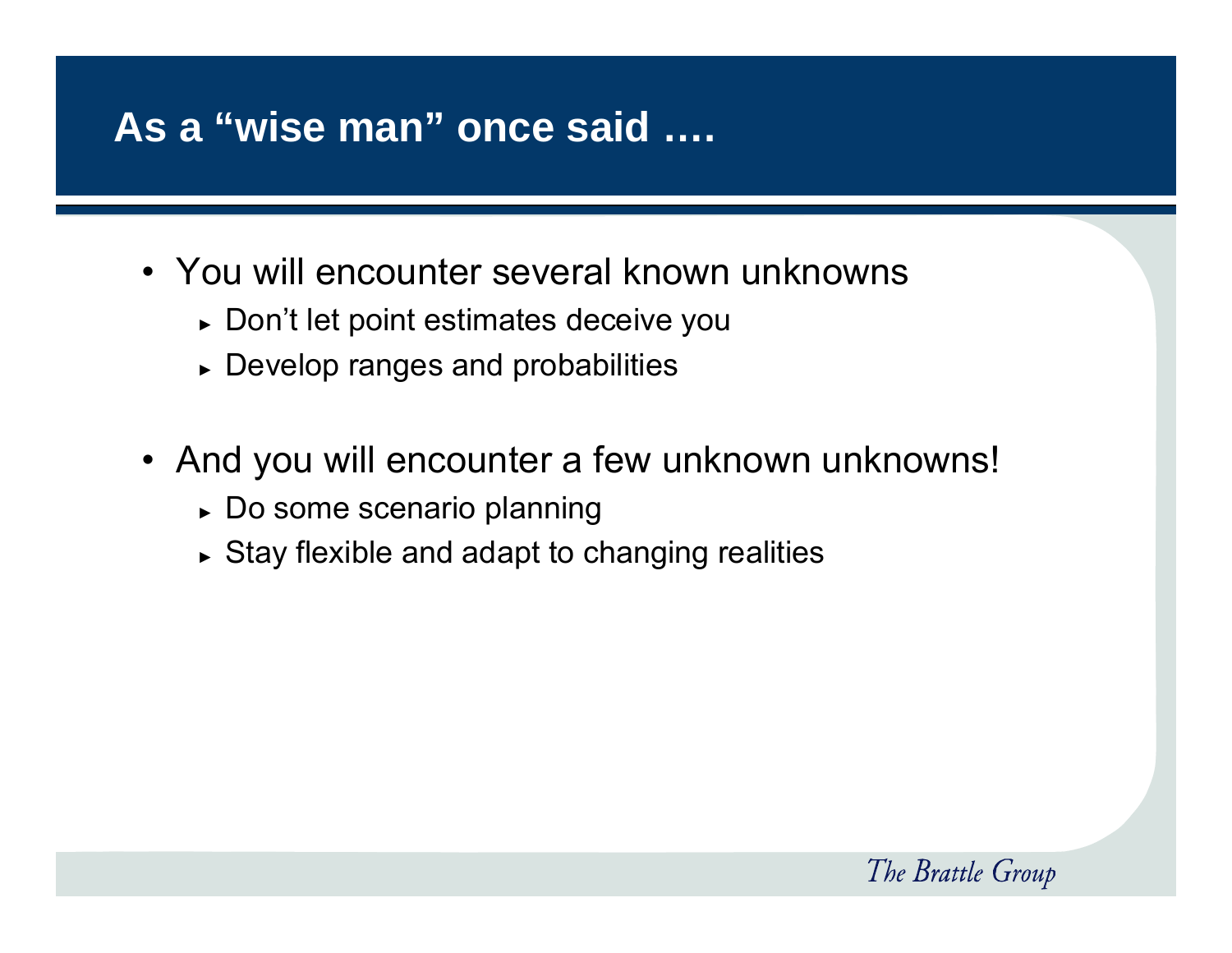#### **Will customers exhibit demand response?**

# •Yes

- ► More than two dozen experiments that have been carried out over the past three decades in Europe and North America
- ► Most of these involved time-of-use (TOU) rates but a few involved dynamic pricing
- ► Key findings
	- Not every customer will respond
	- Some will respond marginally
	- Some will respond a lot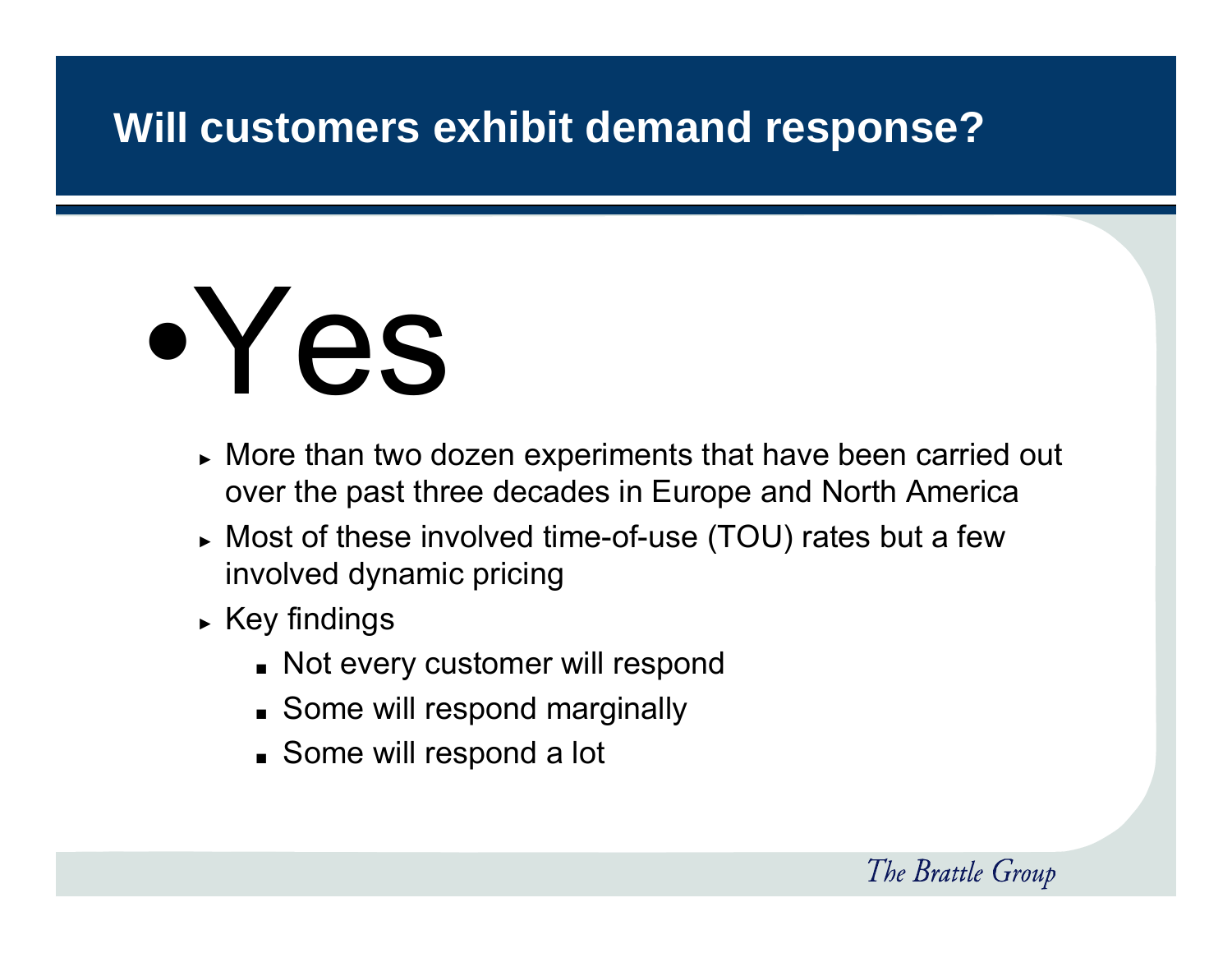## **The Electricity Council of London ran a pioneering TOU experiment in the early 1970s**

- It placed 3,600 customers on a TOU rate
- Experimental prices were revenue neutral with prices that prevailed then in Britain
- However, by the time the experiment ended three years later, the experimental prices were half as high as prevailing prices
- Jim Boggis, Study Director, concluded:
	- ► With the aid of hindsight, the experiment might have been better directed to a more primitive problem. What are the price elasticities and cross elasticities of electricity demand by time of day, day of week and season of year?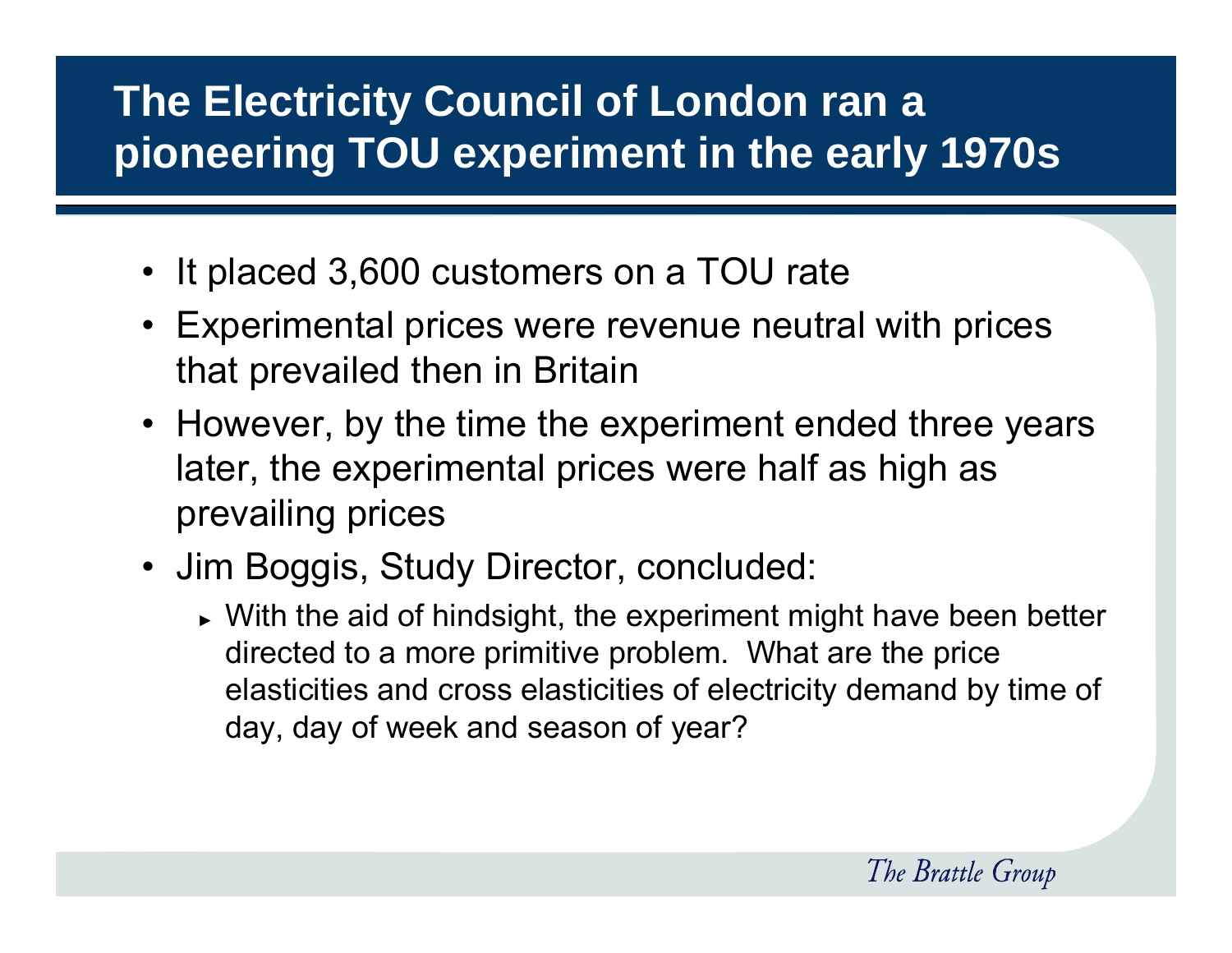#### **The US FEA/DOE ran 16 TOU pricing experiments in the late 1970s; five had strong designs**

|                        | Length of peak<br>periods (hours) | Number of<br>test rates | Max.<br>price<br>ratio | <b>Intermediate</b><br>pricing period |         | <b>Snoulder</b> or<br>peak price<br>during some | <b>Sample</b> |
|------------------------|-----------------------------------|-------------------------|------------------------|---------------------------------------|---------|-------------------------------------------------|---------------|
| <b>Experiment</b>      |                                   |                         |                        | Weekday                               | Weekend | weekend hours                                   | size          |
| 1. North Carolina      | 8,10                              | 13                      | 6.2/1                  | X                                     | X       | X                                               | 600           |
| 2. Connecticut         | 4                                 | 1                       | 16/1                   | X                                     | X       | X                                               | 391           |
| 3. Los Angeles         | 3,6,9,12                          | 17                      | 9/1                    |                                       |         | X                                               | 1268          |
| 4. Southern California | 10                                | 8                       | 9/1                    |                                       |         |                                                 | 620           |
| 5. Wisconsin           | 6,9,12                            | 9                       | 8/1                    |                                       |         |                                                 | 674           |

**Shoulder or**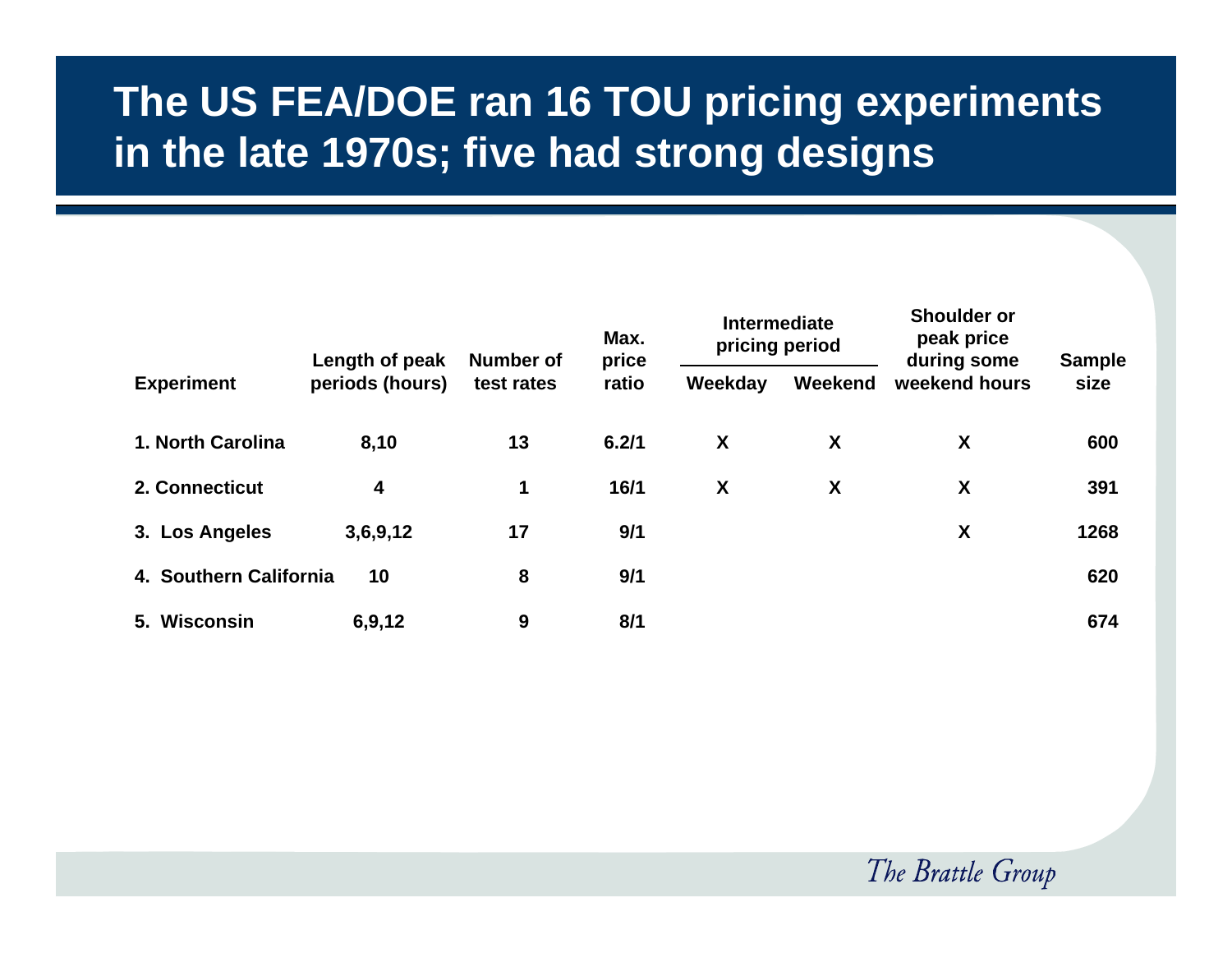#### **The LADWP experiment yielded the most comprehensive results**

- Customers reduced on-peak usage and increased offpeak usage in response to the TOD rates
- Own-price and cross-price elasticities were successfully estimated using econometric methods and a quadratic functional form for the demand equations
- TOD rates were found to be cost-effective for all customers using more than 1,100 kWh per month, or all customers with swimming pools using more than 800 kWh per month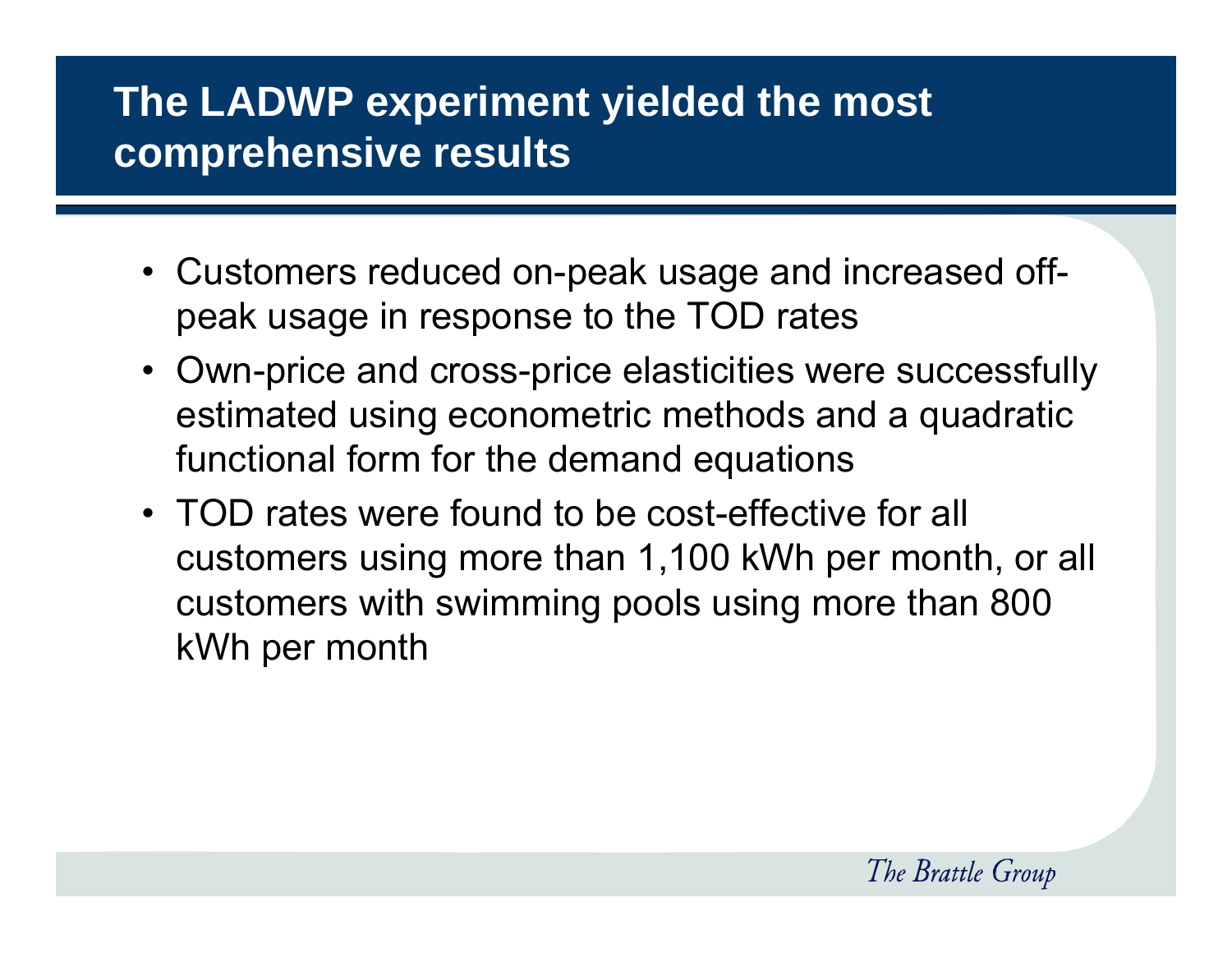#### **EPRI proved that results were consistent across the top five experiments**

- The average elasticity of substitution was found to be 0.14, suggesting that a doubling of the peak to off-peak price ratio would lead to a 14% drop in the peak to offpeak kWh consumption ratio
- This was a universal result that was transferable across regions, as seen in the next slide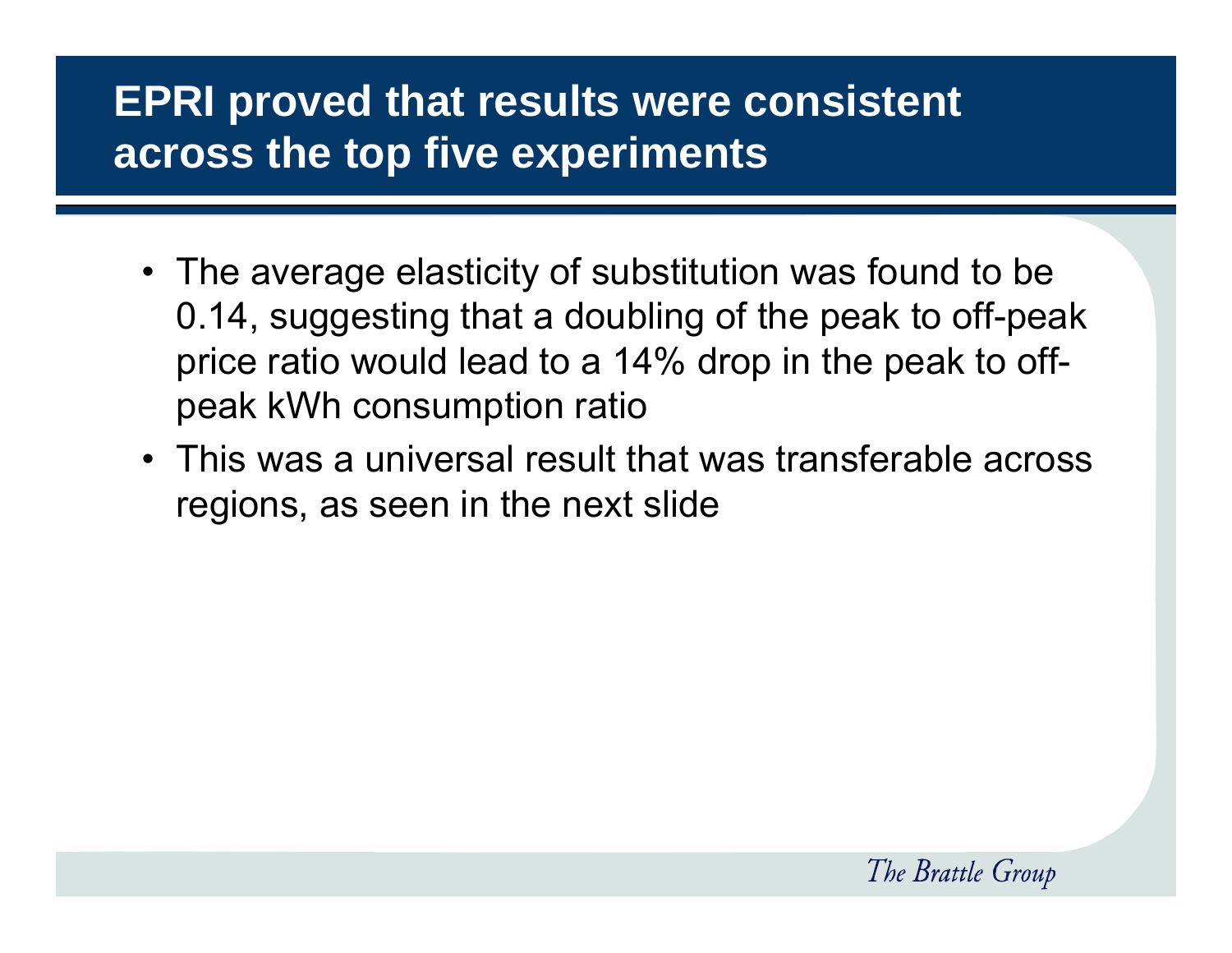#### **The elasticity of substitution varied across customers and regions**

#### **Typical appliances except**

| <b>Type of climate</b> |                         |                              | Does not          |                          |                         |  |  |
|------------------------|-------------------------|------------------------------|-------------------|--------------------------|-------------------------|--|--|
|                        | <b>No</b><br>appliances | <b>Typical</b><br>appliances | All<br>appliances | have air<br>conditioning | Has air<br>conditioning |  |  |
| Cool                   | 0.09                    | 0.12                         | 0.16              | 0.13                     | 0.11                    |  |  |
| <b>Typical</b>         | 0.07                    | 0.14                         | 0.21              | 0.11                     | 0.16                    |  |  |
| <b>Hot</b>             | 0.05                    | 0.15                         | 0.25              | 0.10                     | 0.21                    |  |  |

The Brattle Group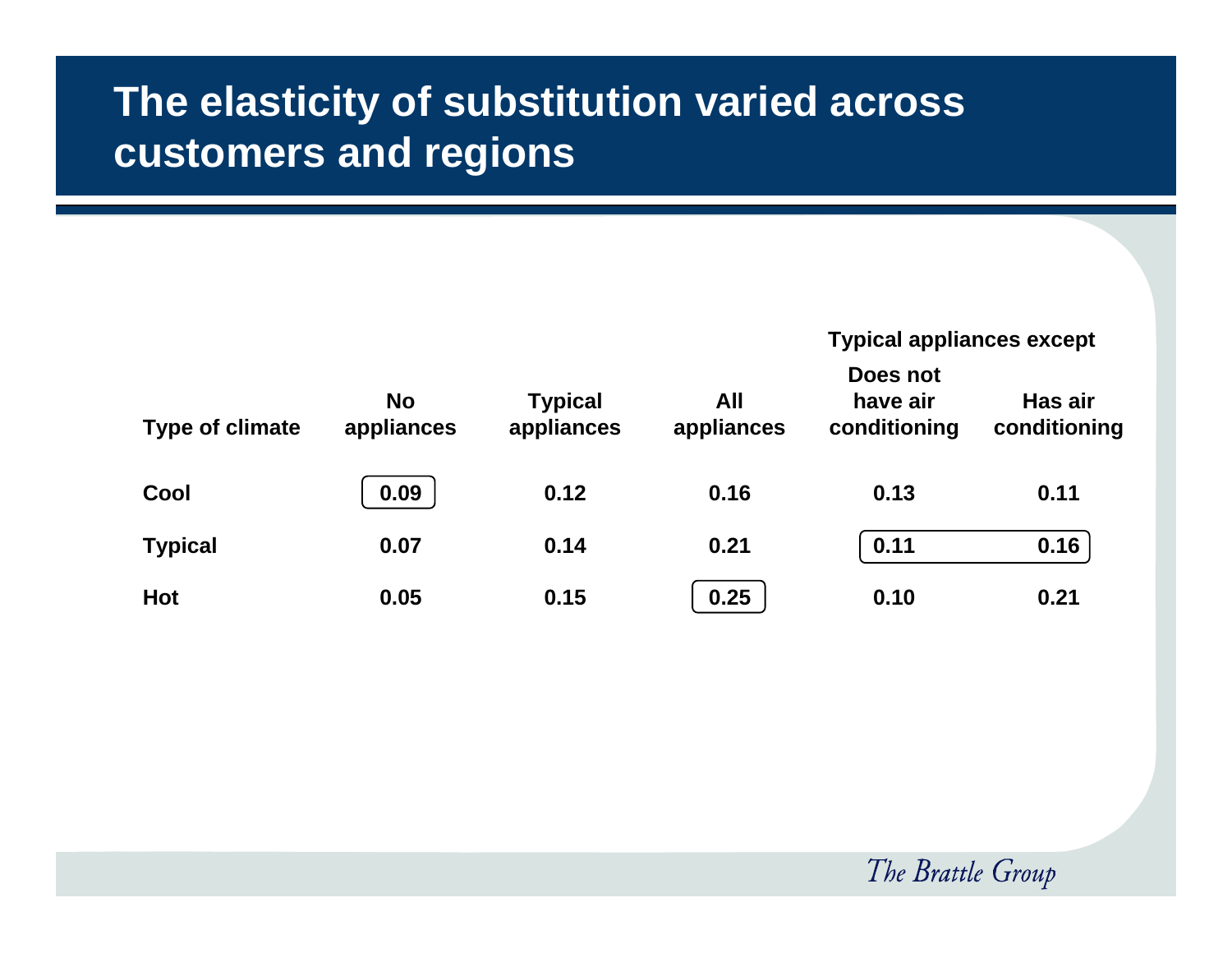#### **However, it was the French who pioneered the application of dynamic pricing to households**

- EDF introduced the *tempo* tariff in the mid-1990s
- It featured a two-period time-of-use rate that varied across three day types that were color coded as red, white and blue
- Customers were notified about day-types through various means including a multi-colored light bulb and an early version of a personal computer
- Several hundred customers adopted the *tempo* tariff
- Most of these customers saved significant amounts of money by load shifting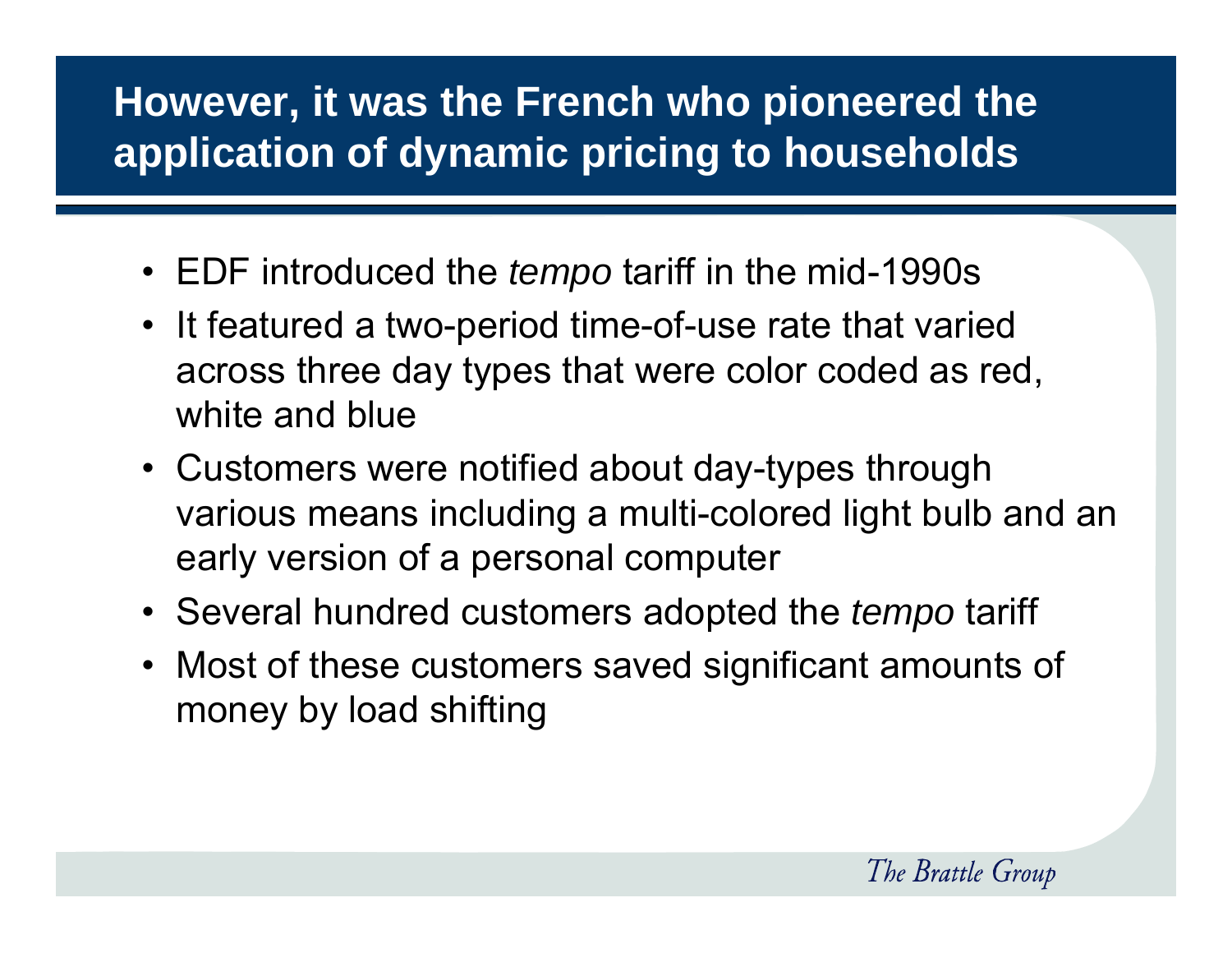## **Puget Sound Energy ran a TOU pricing pilot in 2001/02**

- It featured several hundred thousand customers on a *mild* TOU rate where peak prices were 15% higher than the average rate and off-peak prices were 15% lower
- Even then, month-after-month, customers lowered peak usage by about 5 percent
	- $\overline{\phantom{\bullet}}$  Usage reductions were higher in the winter months
- However, the cost of the meters and billing systems was higher than the value of reduced load and the program was discontinued
- Since the experiment involved only a single TOU rate, it did not yield price elasticities
	- $\blacktriangleright$  Impacts were difficult to predict for other TOU rates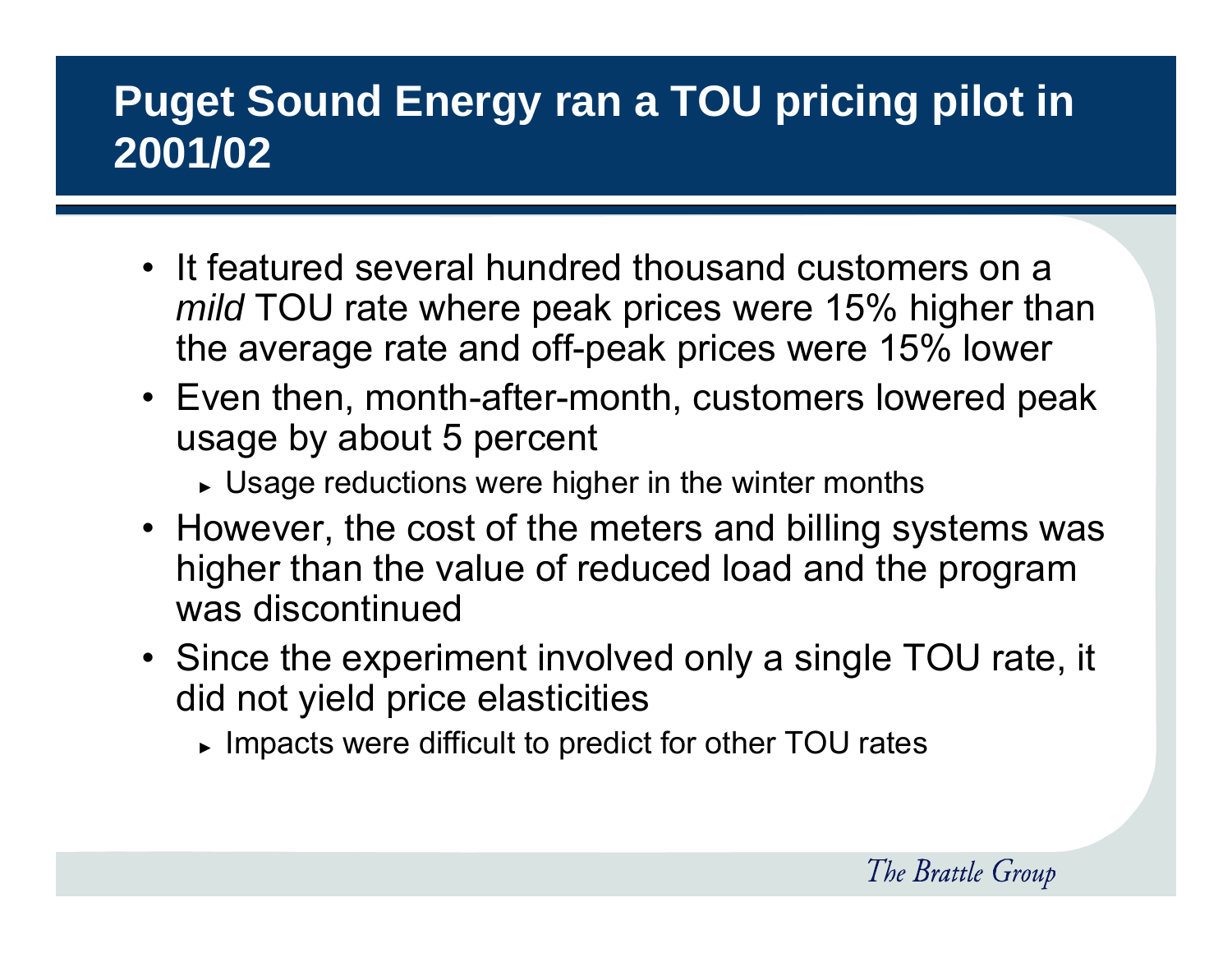## **California created a Working Group to study the issue**

- The energy crisis caused in part by the lack of demand response
- The CPUC initiated a proceeding on demand response, dynamic pricing and advanced metering
	- ► But no one knew whether customers would respond to dynamic pricing by a sufficient margin to offset the costs of AMI
- A preliminary cost-benefit analysis for PG&E revealed that the NPV of benefits could be as low as -\$500 million or as high as \$1,500 million, given that the price elasticity could be as low as -0.1 or as high as -0.3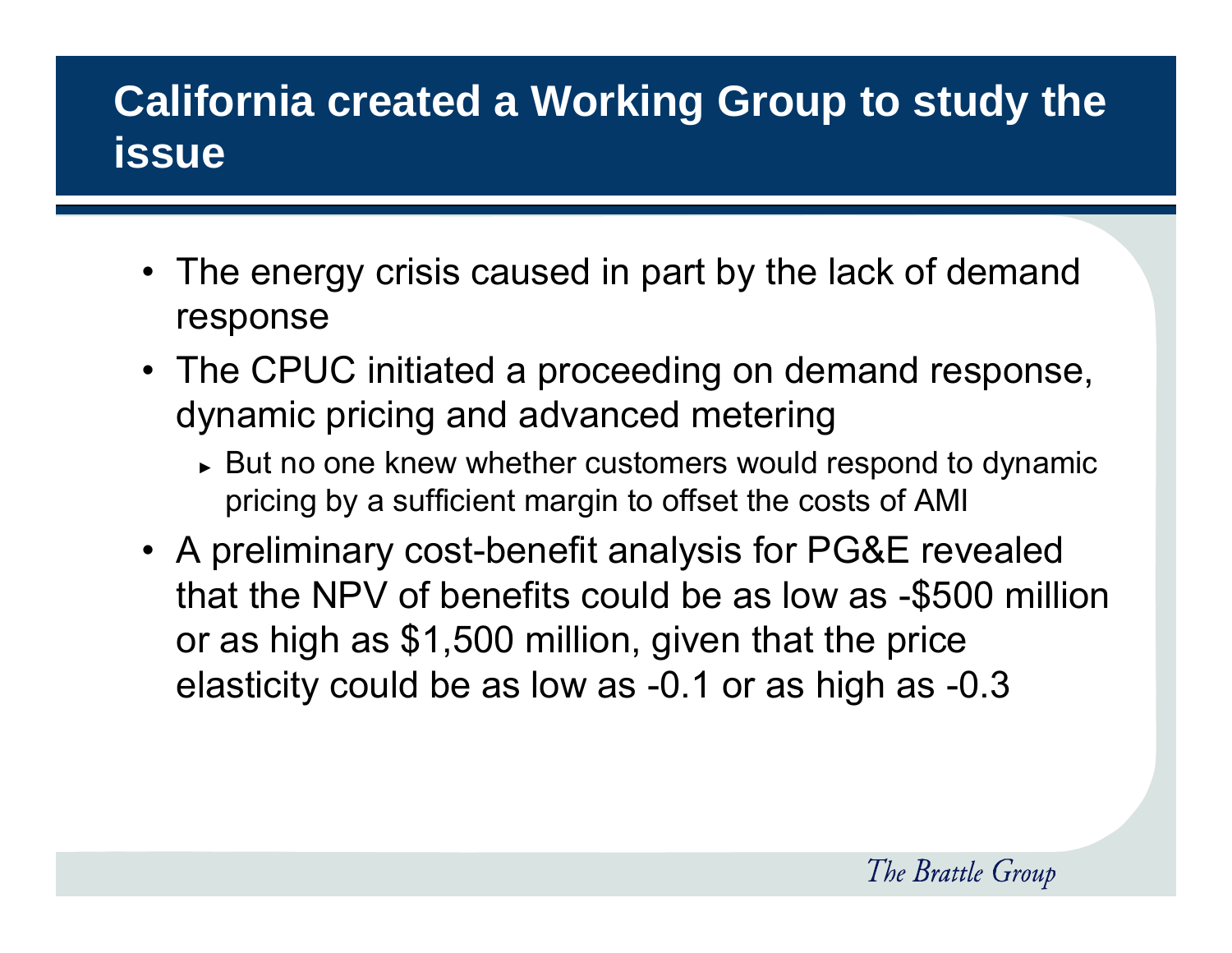## **This led to a statewide pricing pilot (SPP), "the mother of all experiments"**

- It involved two state commissions, three investor-owned utilities, numerous intervenors *and yes,* 2,500 residential and small commercial and industrial customers over 2003-05
- On average, residential customers dropped peak loads on critical days by 13 percent
	- $\overline{\phantom{a}}$  Critical period rates were five times higher than average rates
- Customers with central air-conditioning (CAC) dropped loads by 16 percent while those without CAC dropped loads by 8 percent
- 30% of the customers accounted for 80% of the impact
	- ► Not every customer has to respond for dynamic pricing to have a significant impact on system loads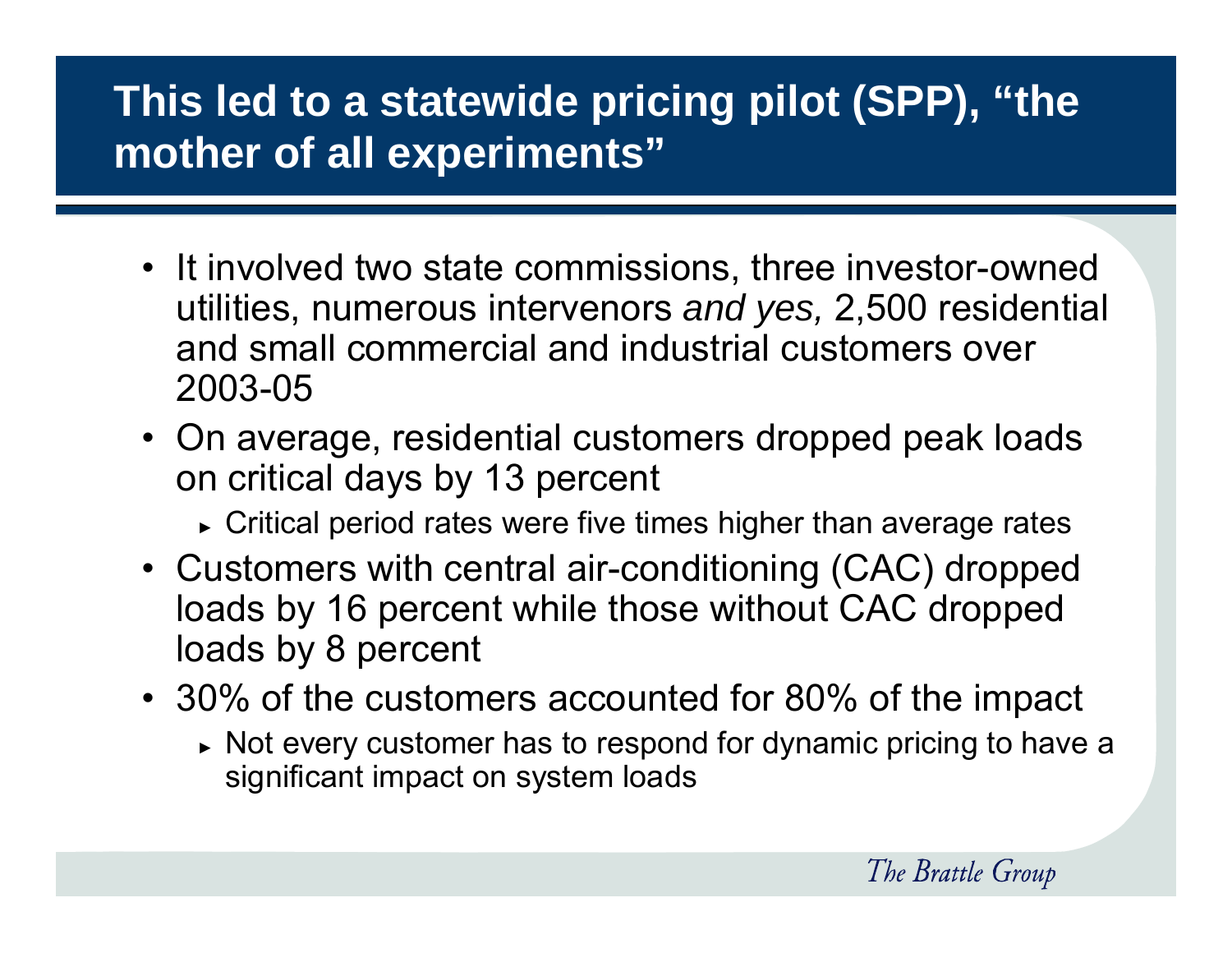#### **In the SPP, enabling technologies boosted the drop in critical peak loads**

## **Type of technology**

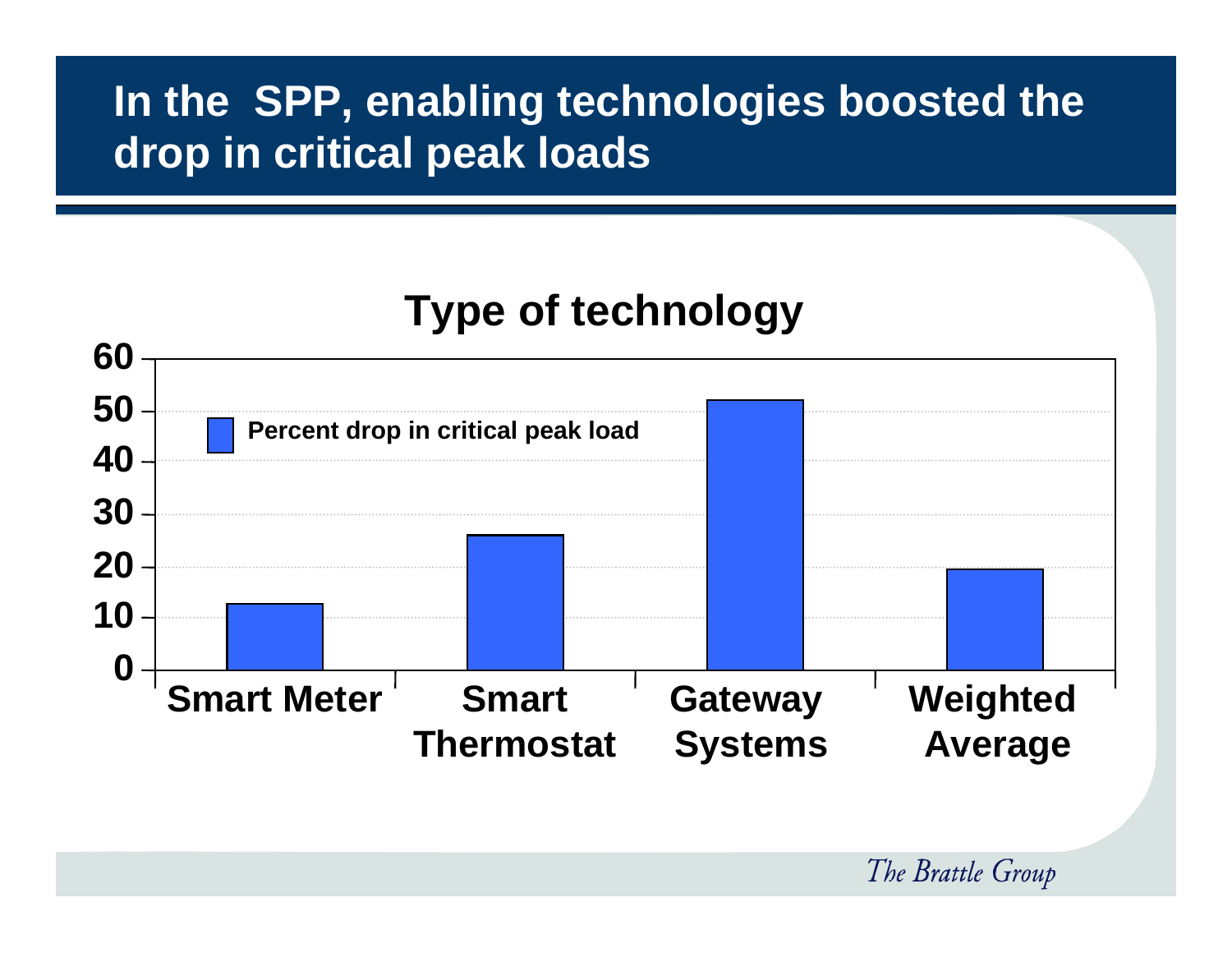## **This demand response satisfies the CPUC's "resource adequacy" requirements**

- Responses held constant across two and three consecutive critical days
	- ► So they are likely to stay constant in a real heat wave
- Responses did not degrade during the second summer
	- ► The load impact is not a novelty that wears off
	- $\blacktriangleright$  This finding is consistent with results from the earlier 16 experiments, some of which lasted for 3 years
	- ► It is also consistent with customer responses observed by Arizona Public Service, Gulf Power and the Salt River Project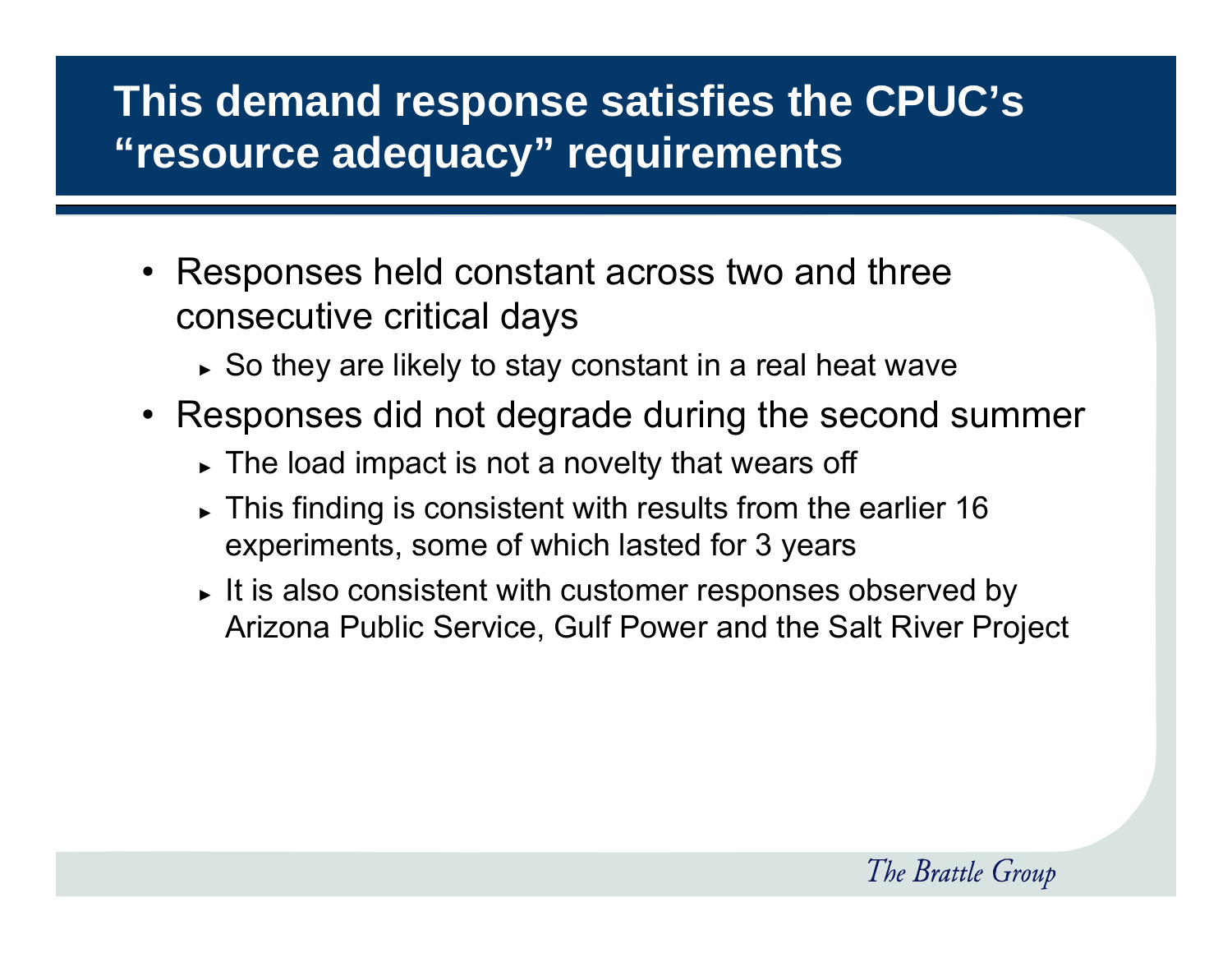#### **Dynamic prices have a substantial impact in a hot climate such as the Central Valley's**

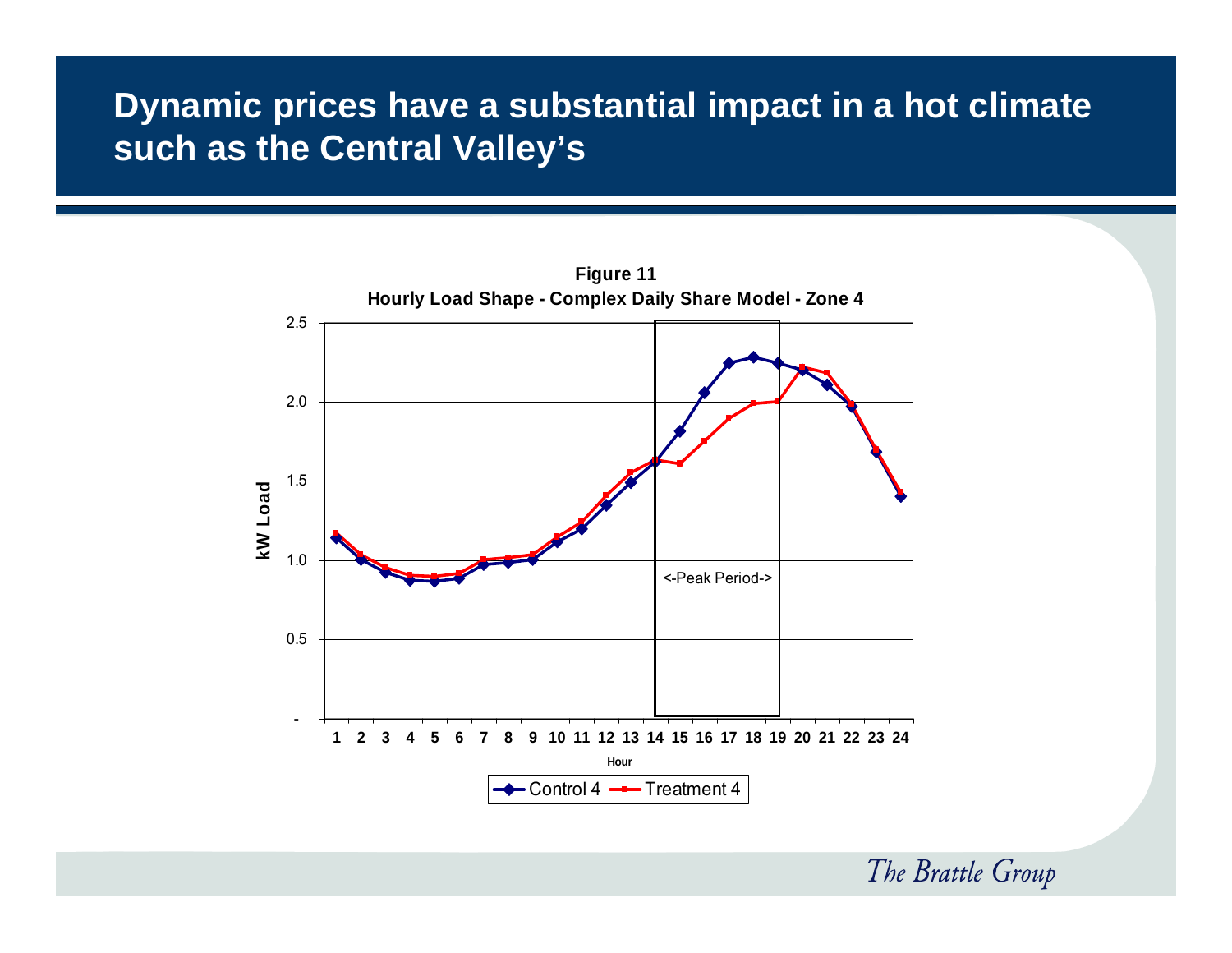#### **They produce an impact even in a mild climate such as San Francisco's**

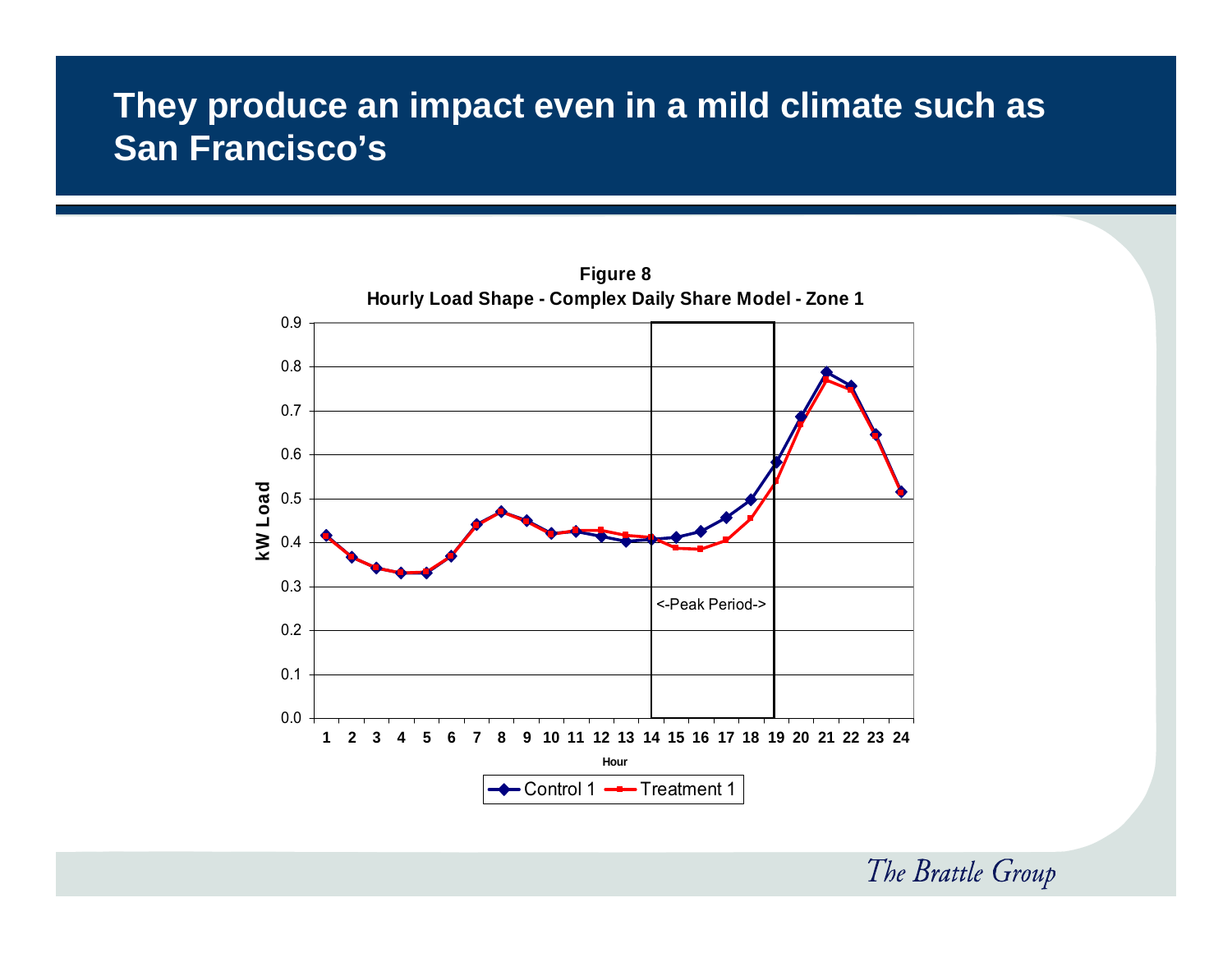#### **The SPP results have been codified into a pricing impact simulation model (PRISM)**



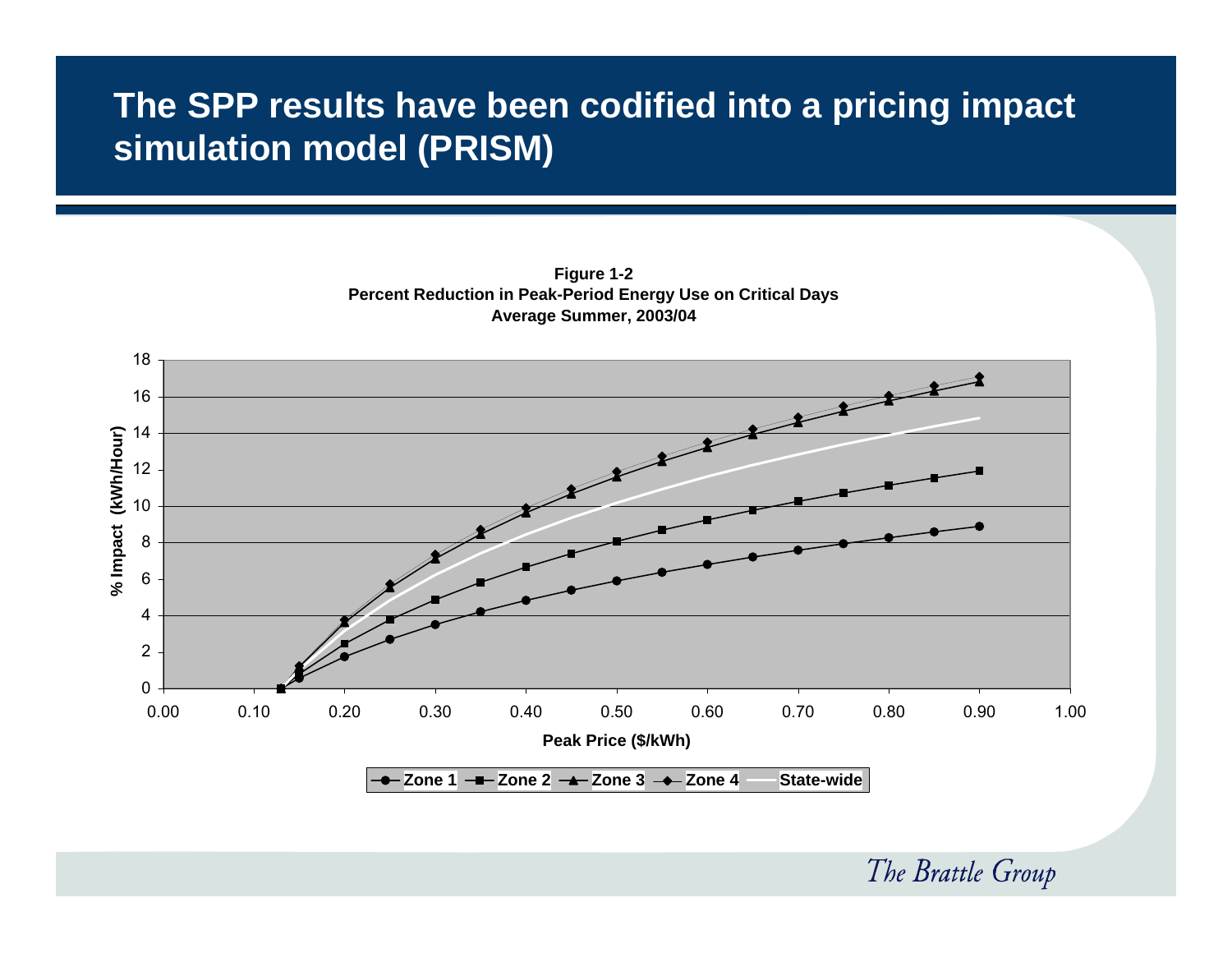## **California's utilities have used the SPP results to develop AMI business cases**

- PG&E's \$1.7 billion AMI filing was unanimously approved by the CPUC last July
	- ► Almost 90% of the benefits come from operational savings
	- ► The utility projects more than 500 MW of demand response by 2011, assuming that about a third of its customers with central air conditioning will adopt dynamic pricing tariffs
	- $\blacktriangleright$  It is proceeding to deploy five million electric and four million gas meters
- SDG&E's AMI filing is awaiting a CPUC decision
- SCE has filed a Phase I feasibility report
	- $\blacktriangleright$  It plans to file an application later this year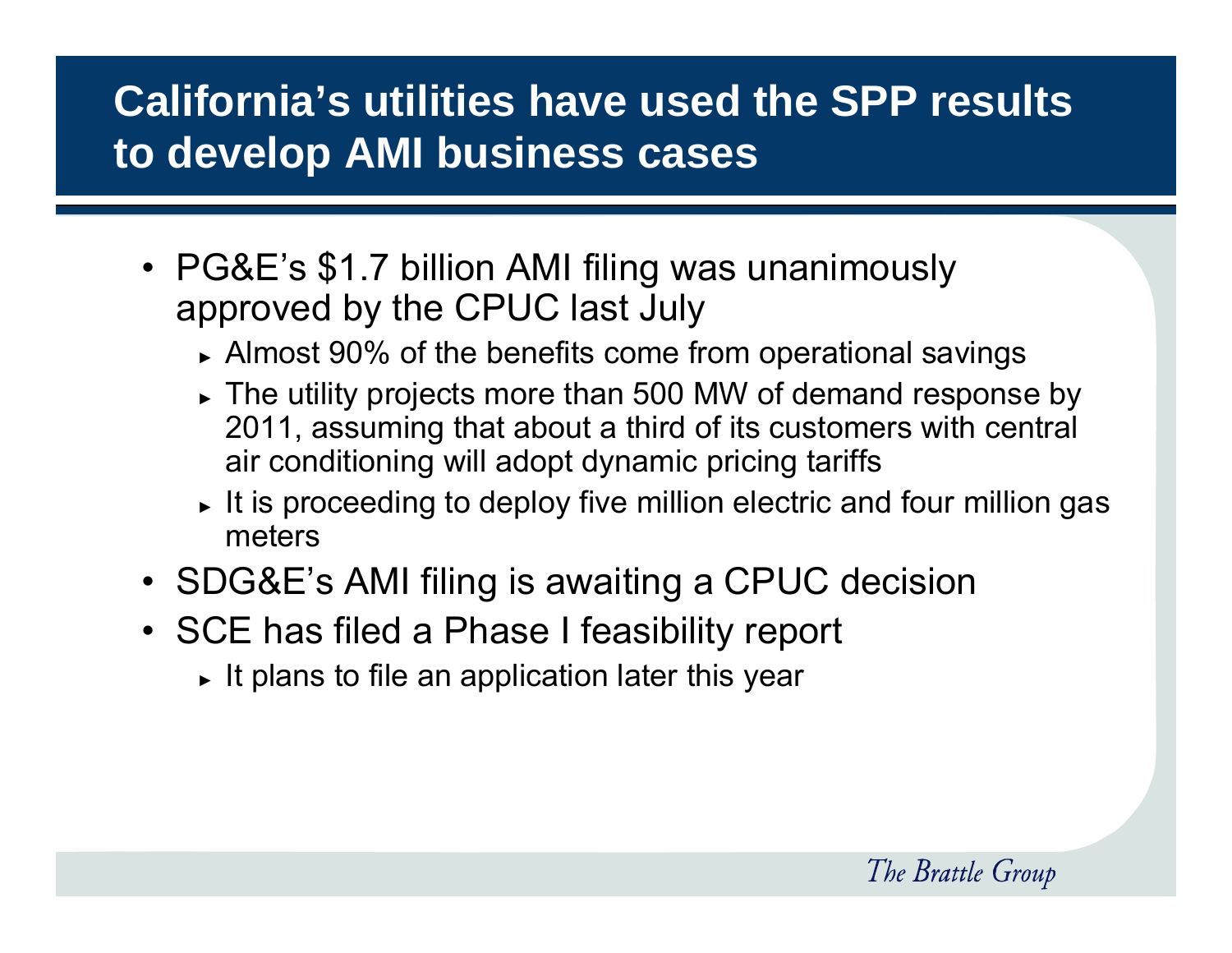## **Can you make use of the SPP results?**

- Yes, once you adjust the "initial conditions" in the PRISM software to match the conditions of their service area:
	- ► Existing rate design
	- ► Existing load shape
	- ► Saturation of central air conditioning
	- ► Weather conditions
- You can then enter a variety of time-varying designs and estimate likely load response to each of them
- This information can be used to carry out a *preliminary* cost-benefit analysis
	- ► We are currently doing this for a mid-Atlantic utility
- A definitive assessment may require that you conduct your own pilot (more on this later)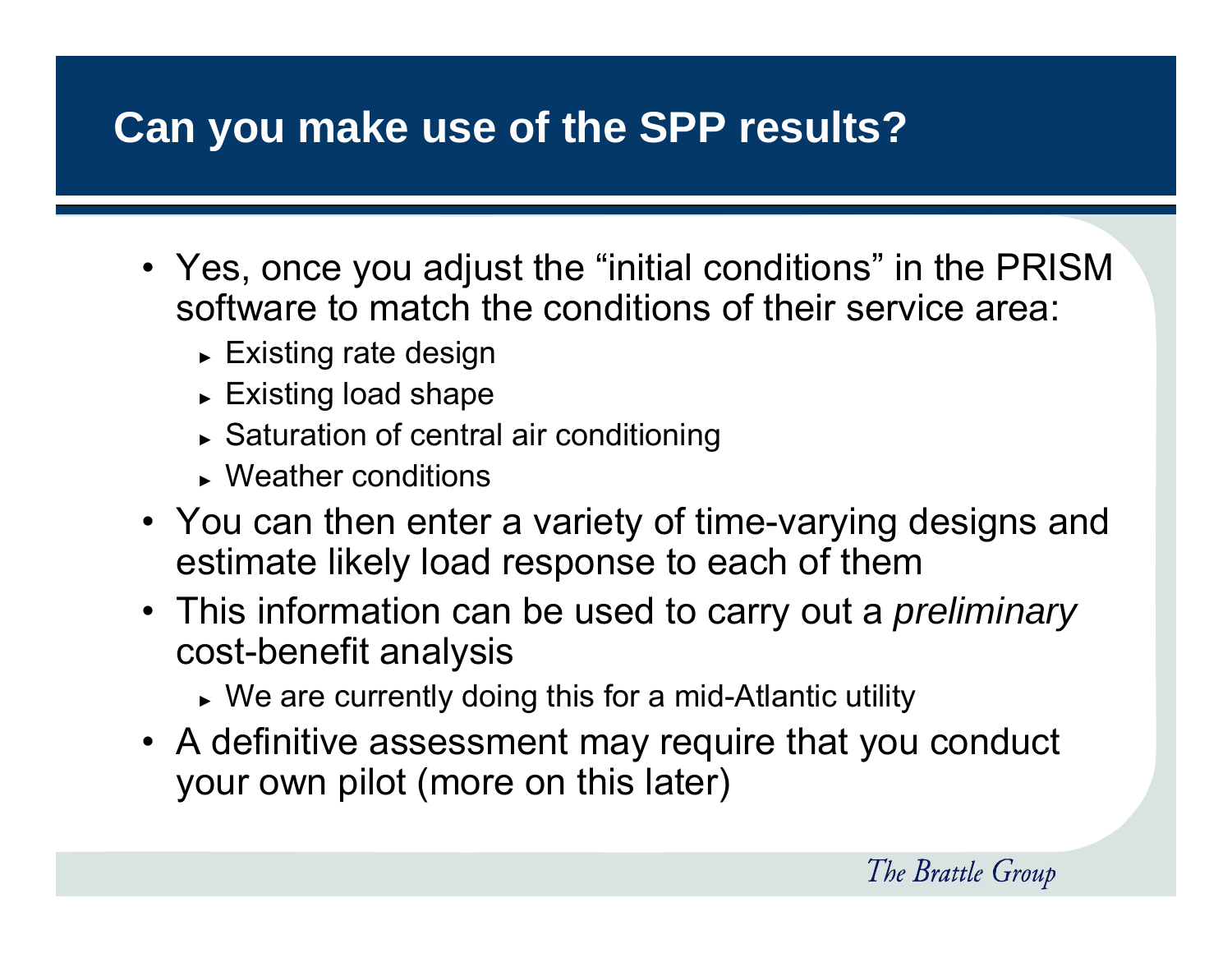## **You can use this information to comply with EPACT 2005**

- Estimate benefits and costs over the project lifetime and derive the NPV of net benefits
- Analysis should factor in key uncertainties dealing with impact per customer, number of participants, avoided costs and AMI costs
- Analysis should factor in multiple perspectives
	- ► Total resource cost
	- ► Participant
	- ► Utility
	- ► Society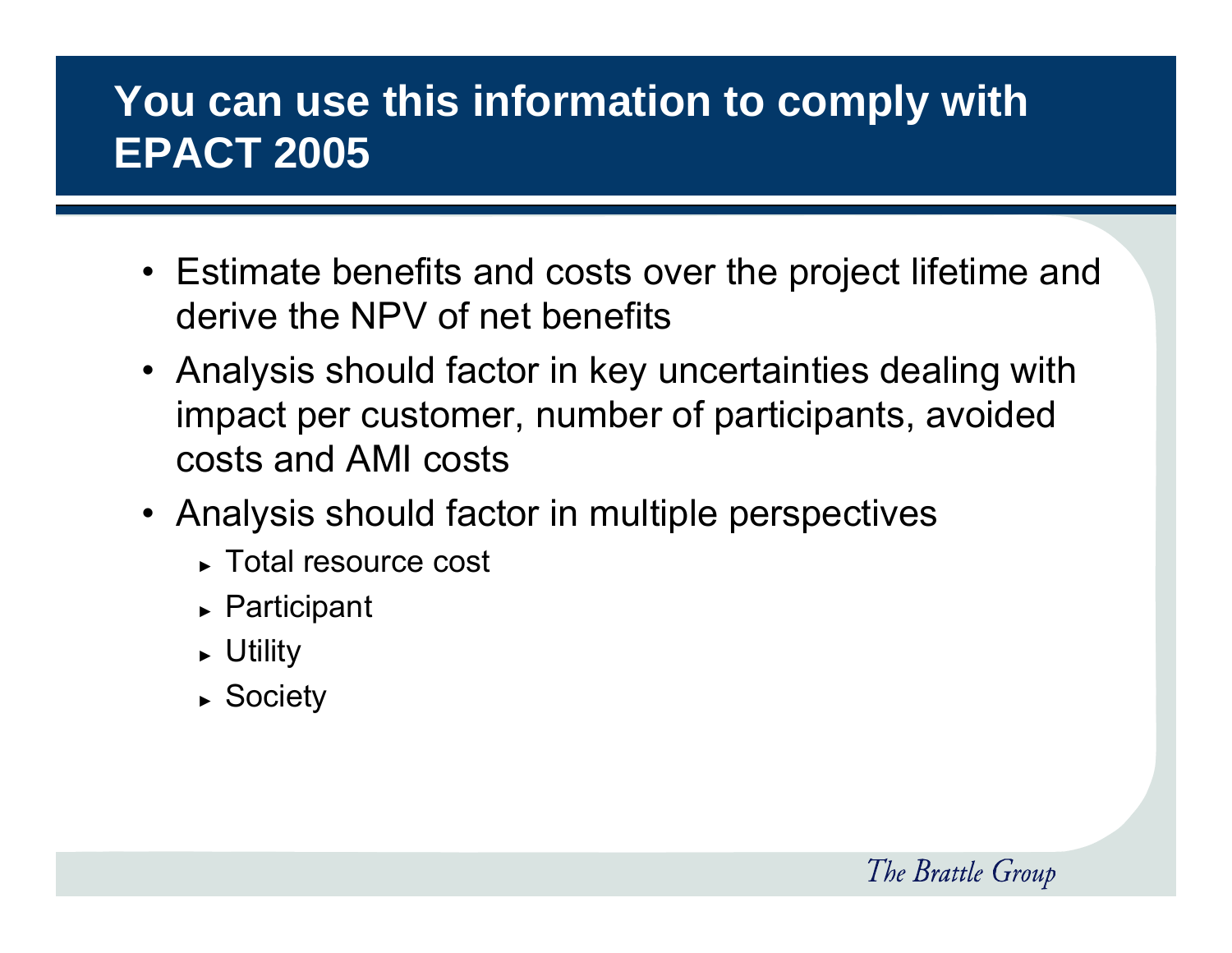#### **The total resource cost (TRC) perspective**

- $\bullet$  Develop a dynamic pricing rate and estimate its impact per customer
	- ► Ball park estimate: 10-30 percent per customer
- Identify the number of participating customers
	- ► Ball park estimate: 10 30 percent of the target market
- • Compute aggregate DR impact
	- ► Ball park estimate: 1 to 9 percent of peak demand
- Estimate value of avoided costs
	- ► Ball park estimate of capacity costs: \$52 85 /kW-yr
	- ► Factor in energy costs
	- ► Factor in changes in air emissions
- • Combine the last two to come up with an NPV of benefits and compare it with the NPV of costs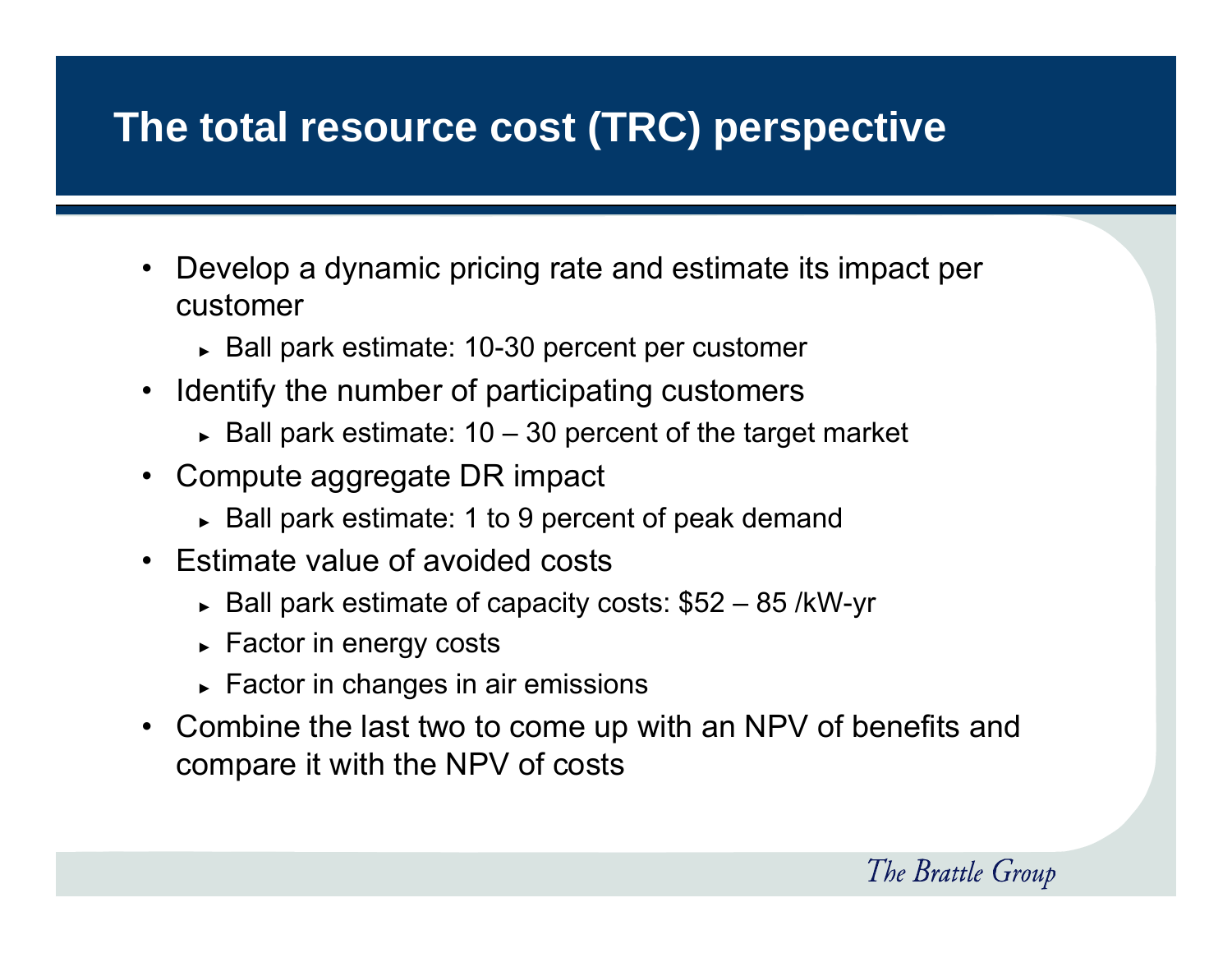#### **The customer perspective**

- • Customer benefits
	- ► Bill savings
	- ► Recruitment or participation incentives
	- ► Enhanced awareness about energy usage
	- ► Better control of energy costs
	- ► Improved air quality
	- ► Faster power restoration after an outage
- Customer costs
	- ► Cost of metering
	- ► Loss of privacy

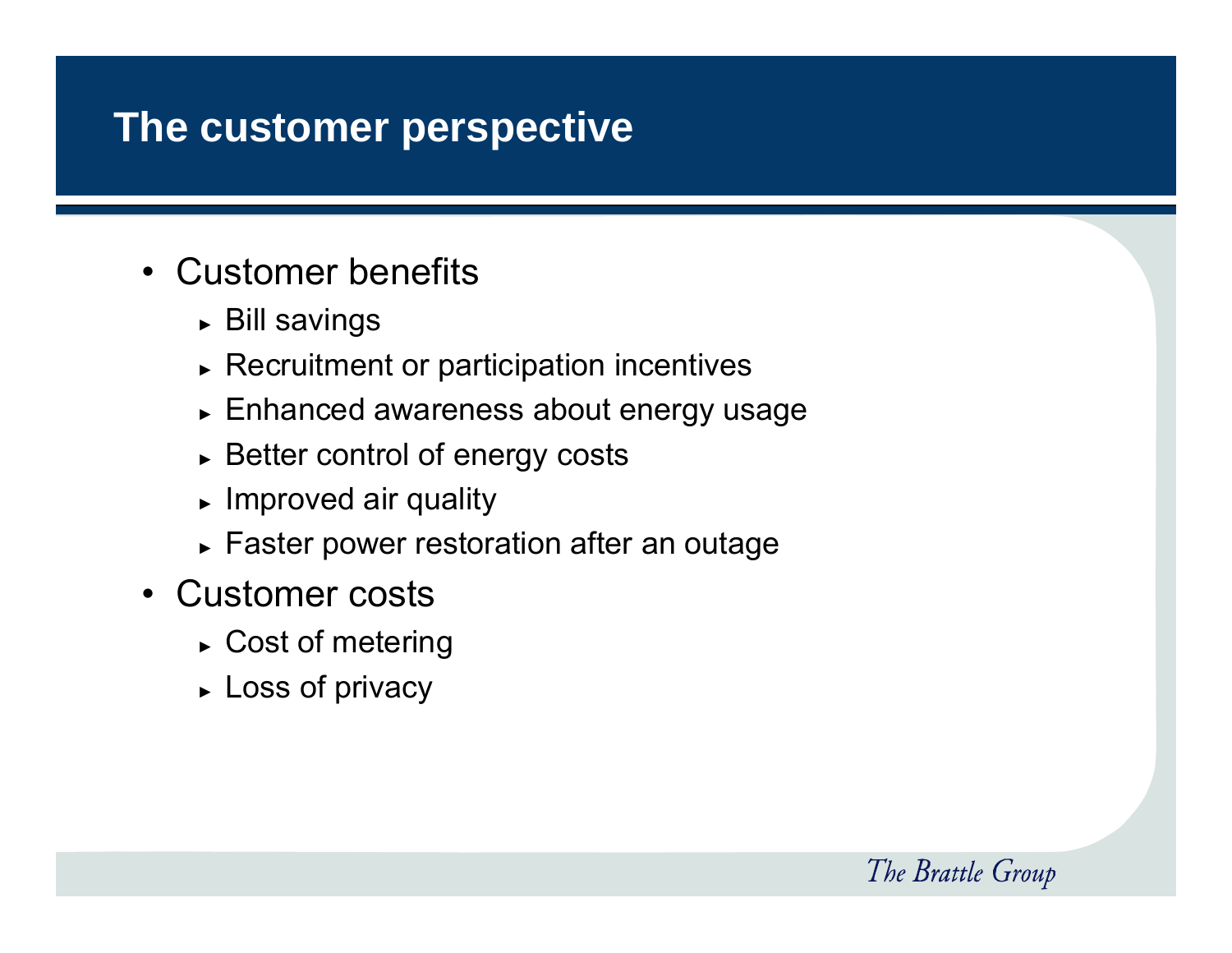#### **The utility perspective**

- Utility benefits
	- ► Lower energy and capacity costs
	- ► Reduced air emissions
- Utility costs
	- ► AMI hardware and software costs
	- ► Customer recruitment and maintenance costs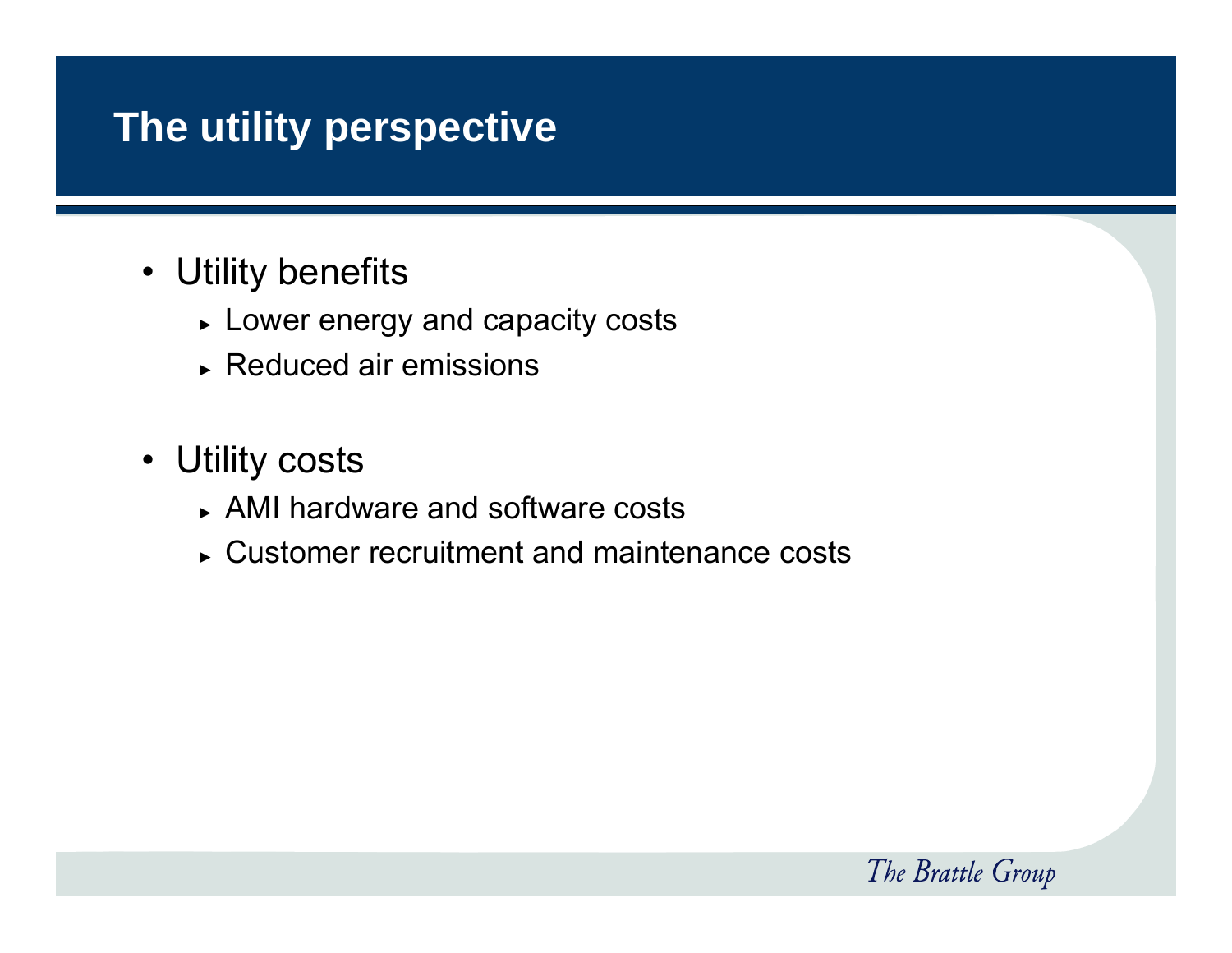

- Dealing with conflicts between multiple perspectives, since the program may look attractive from one and unattractive from another
- Deciding on deployment strategy
	- ► Voluntary (opt-in)
	- ► Voluntary (opt-out)
	- ► Mandatory
- Dealing with customer apprehensions about rate hikes and price instability
- Ensuring regulatory acceptance and cost recovery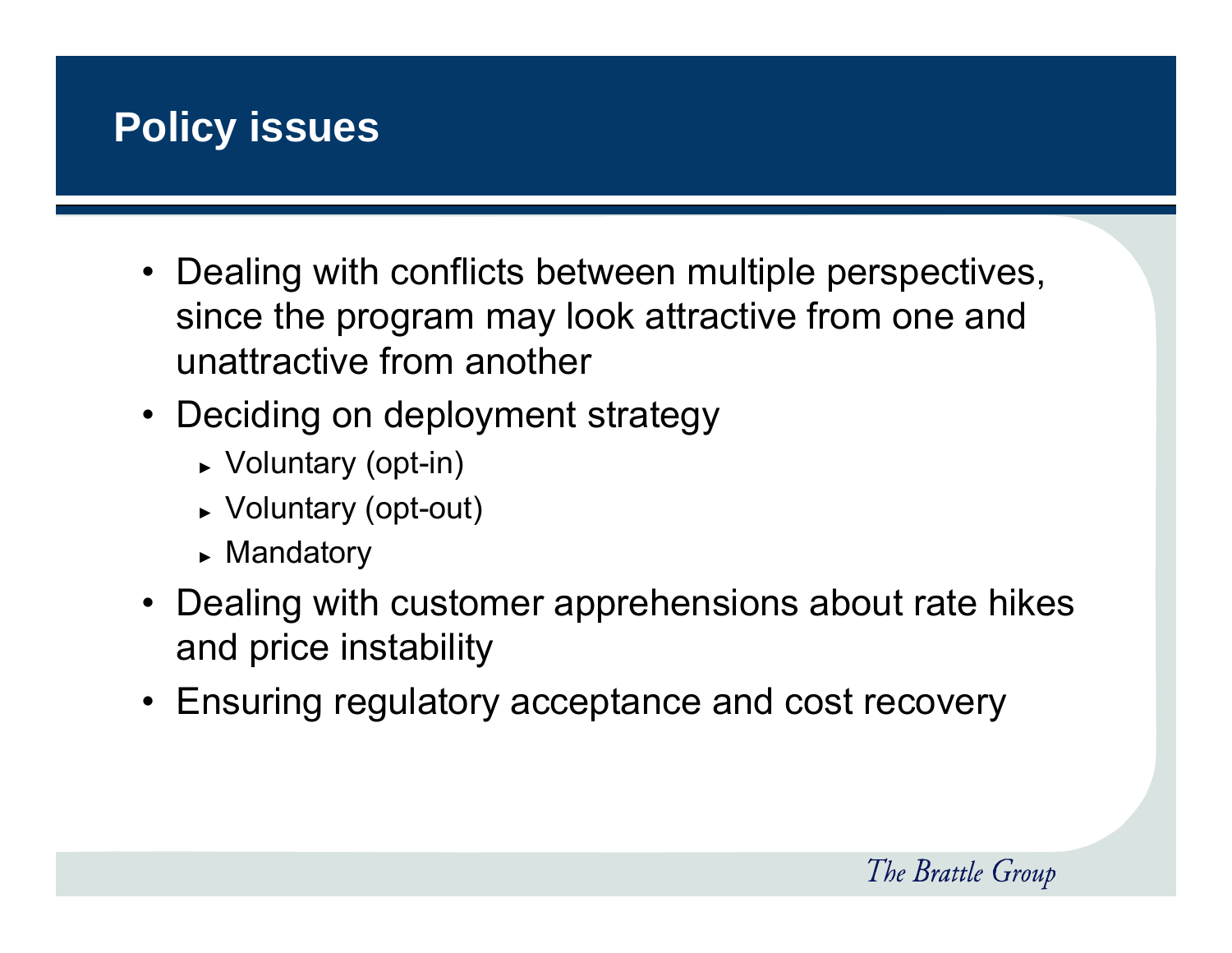#### **Obtaining regulatory acceptance** *and* **costrecovery**

- Regulators want assurance that the program will be cost-effective for society
- They want to make sure that it will not subsidize shareholders at the expense of ratepayers
- They want to ensure that it will not make any ratepayers worse off
- To convince them, you may wish to do your own pilot
	- ► This will give you direct evidence on customer response
	- ► It will also help you gauge customer acceptance, design your educational collateral and possibly re-design the rates before going full-scale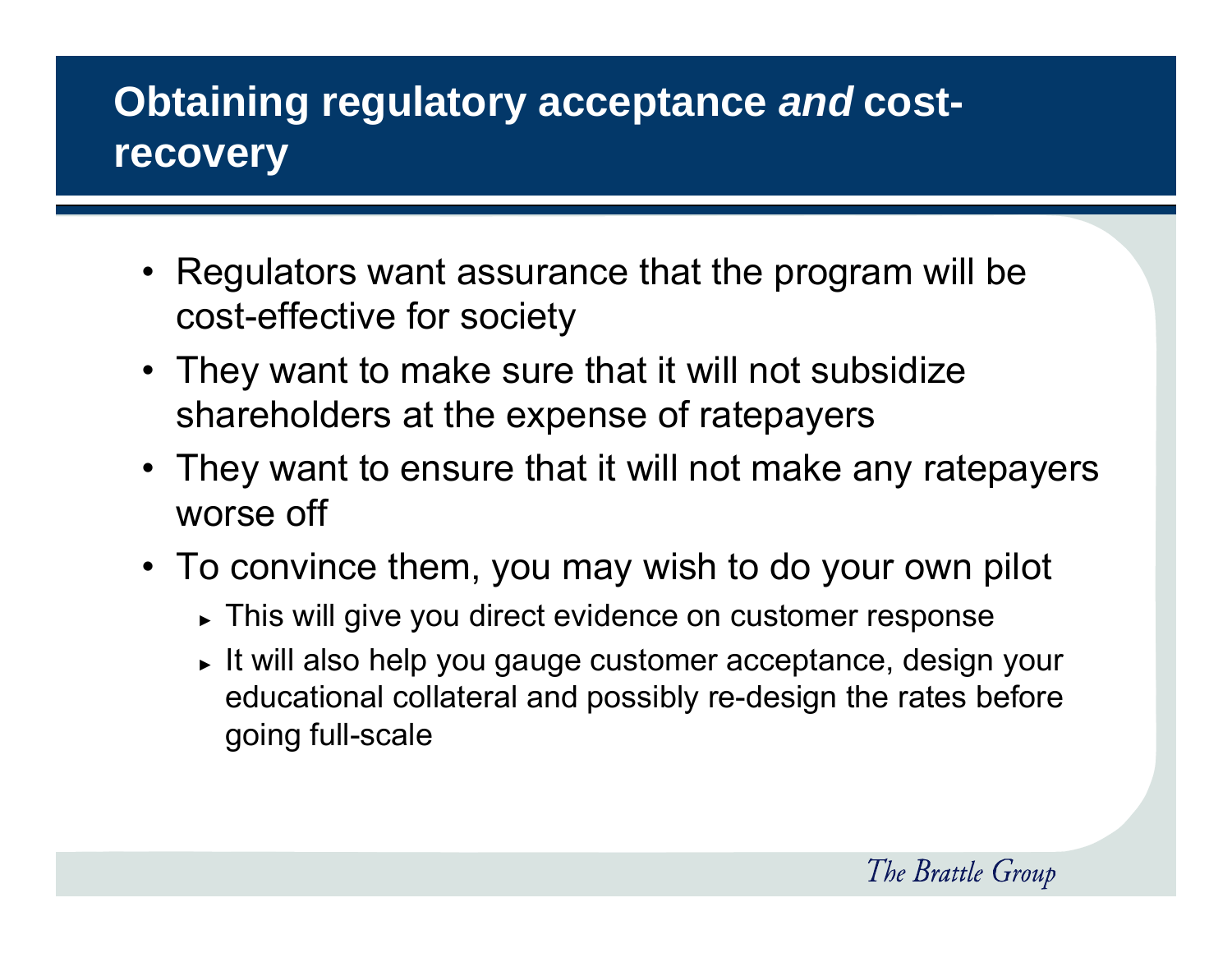## **Should you do a pilot?**

- Probably, since there is much uncertainty about a go/no go decision on AMI/dynamic pricing and not everyone wants to borrow results from California
- How should you proceed?
	- ► Plan on letting it run for about a year
	- ► Plan on spending real money on it but no more than the value of information you hope to gain from the pilot
	- ► If your objective is to estimate customer behavior to dynamic pricing, you will need to do an experiment that follows scientific design principles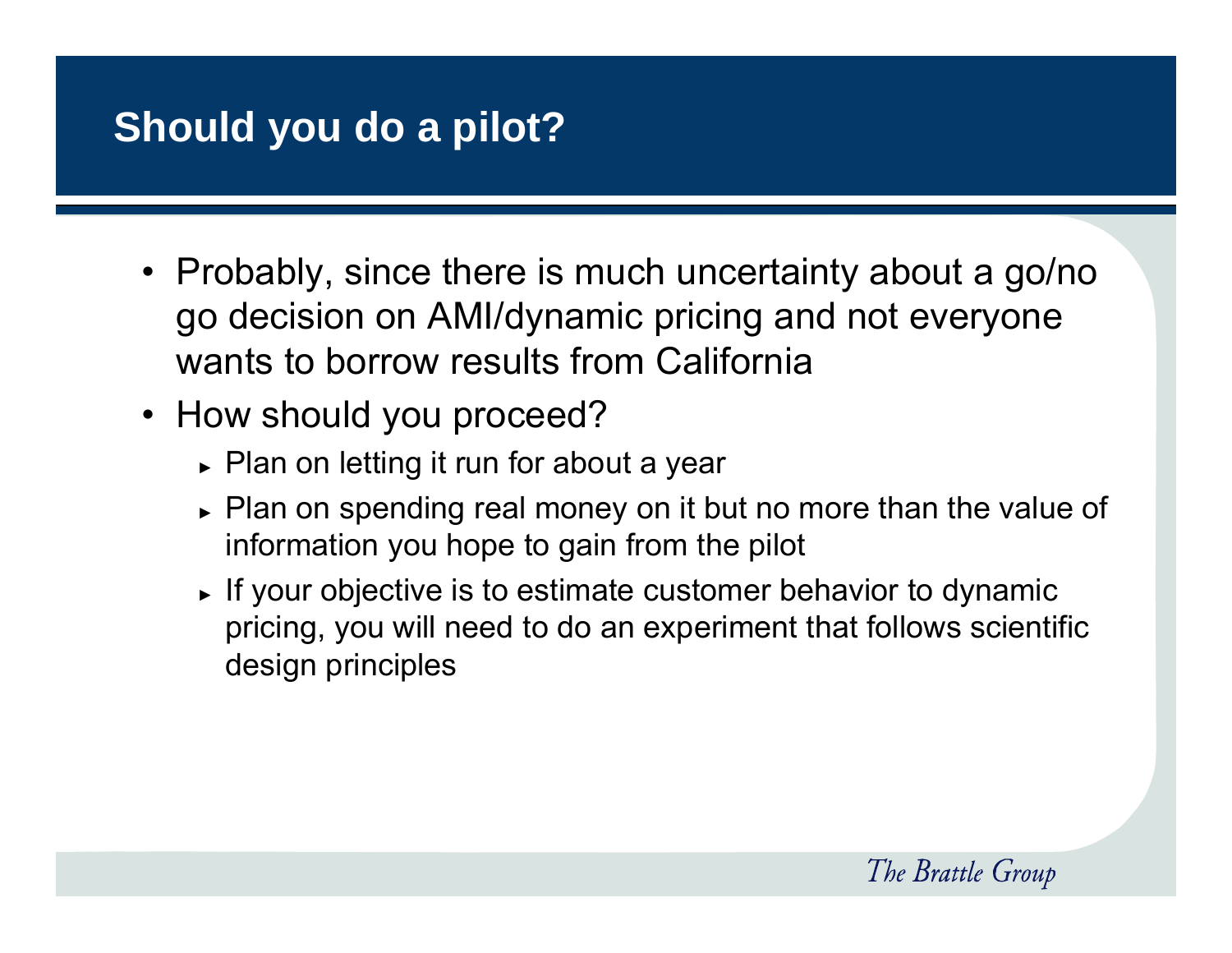#### **What are the essential qualities of an experiment?**

#### **Internal Validity**

• Can a cause-effect relationship be established within the experiment?

#### **External Validity**

• Are the experimental findings applicable to other populations in other settings?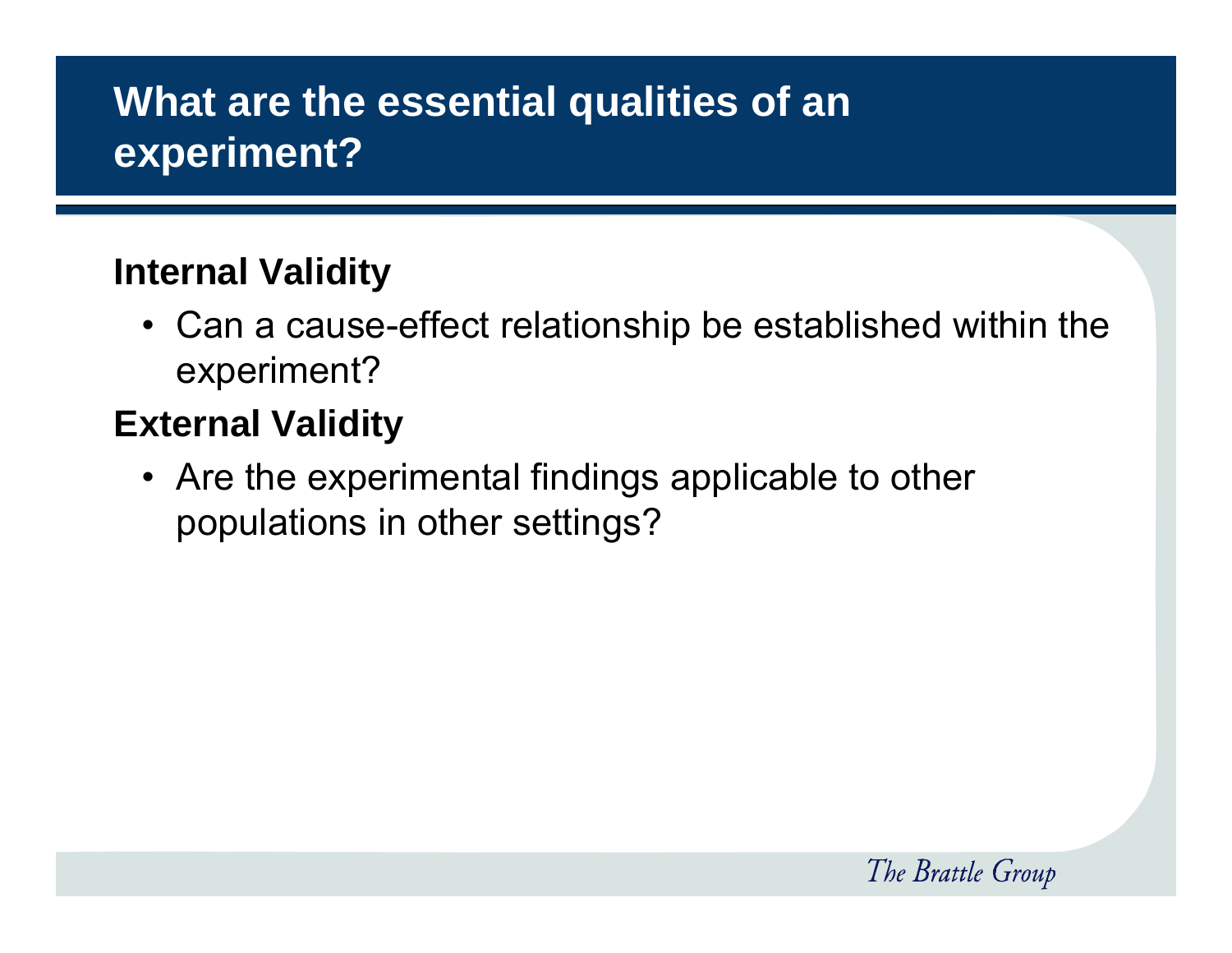#### **Common errors in experimental design**

#### **No control group**

• Cannot measure cause-effect relationship, and ceases to be an experiment

#### **No pre-treatment measurement**

• Can't eliminate the effects of weather and other "confounding" variables

#### **Nonrandom sampling methods**

• Cannot generalize results

#### **Non-comparable control group**

• Becomes a quasi-experiment

#### **Insufficient number of treatments**

• Cannot generalize results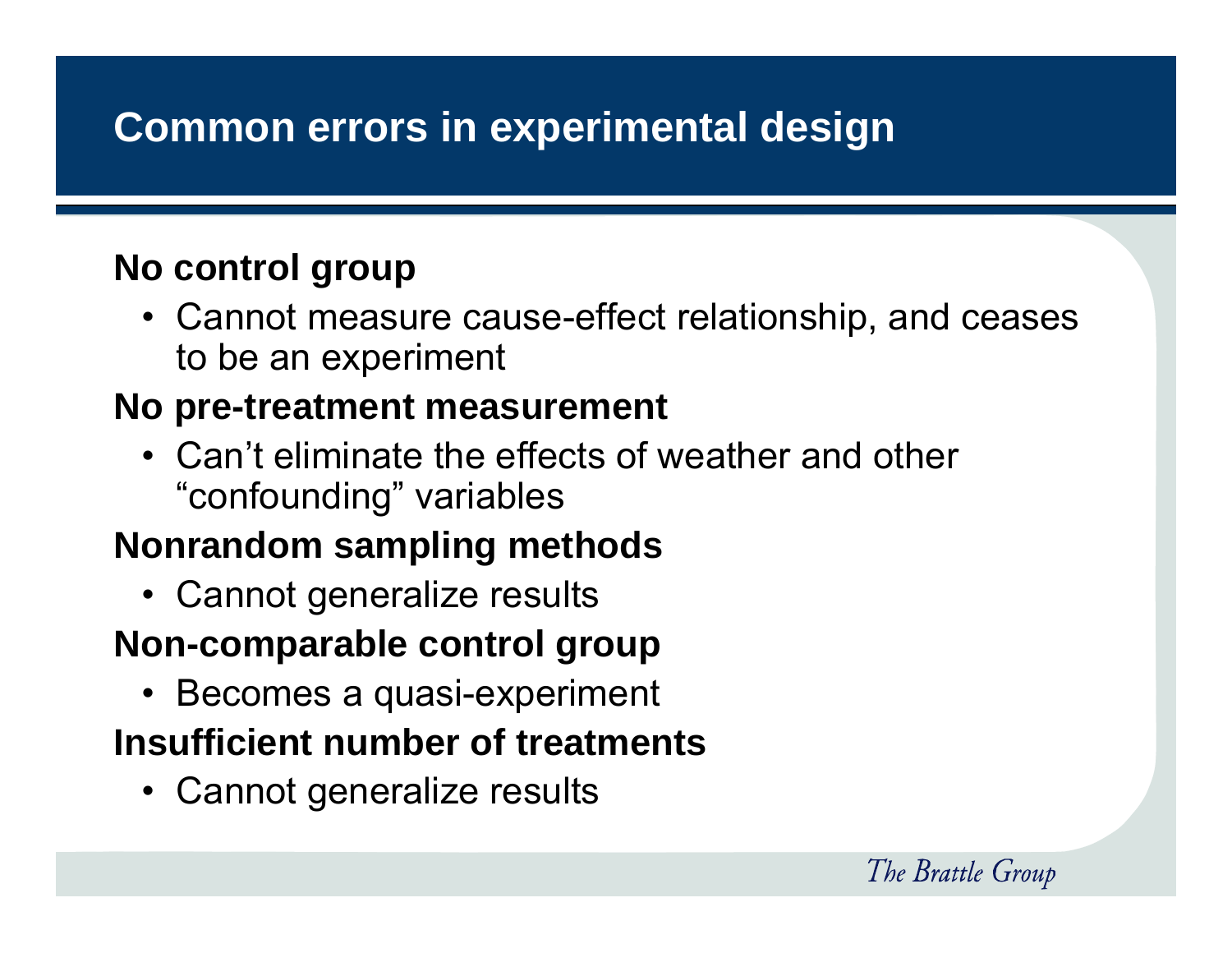#### **Common errors (continued)**

#### **Insufficient sample size by treatment**

• Leads to statistically-imprecise estimates

#### **Compensatory payments to participants**

• Leads to biased estimates

#### **Hawthorne effect**

• Leads to biased estimates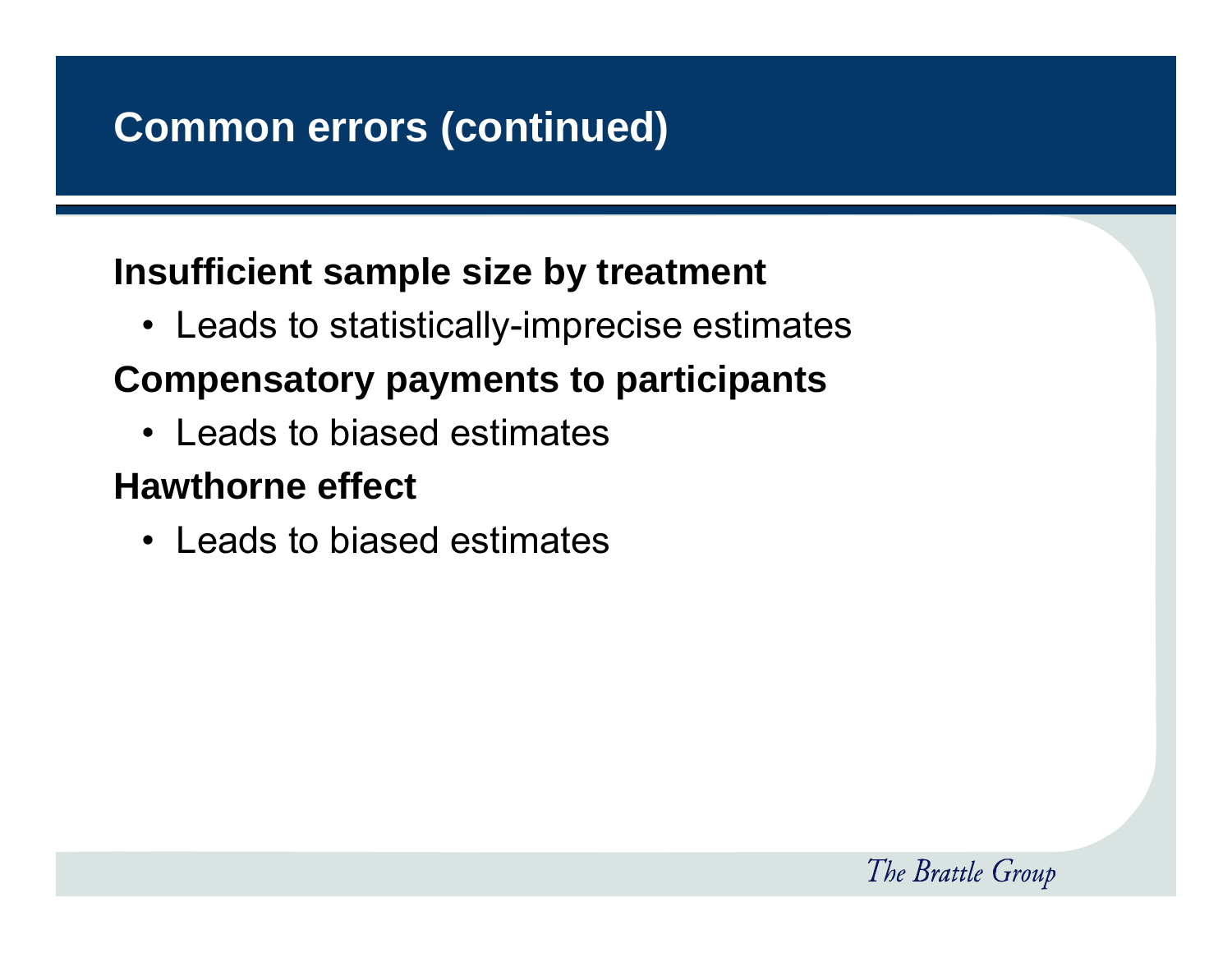#### **Estimating program impacts**



#### **I.** <code>True Impact Measure = (T<sub>2</sub> - T<sub>1</sub>) – (C<sub>2</sub> - C<sub>1</sub>)</code>

- "Gold standard" for assessing program impacts
- –All other variables are held constant
- –Random assignment to control or treatment group

#### **II. Alternative Measures of Impact**

(1) 
$$
T_2 - T_1
$$
  
(2)  $T_2$   
(3)  $T_2 - C_2$ 

The Brattle Group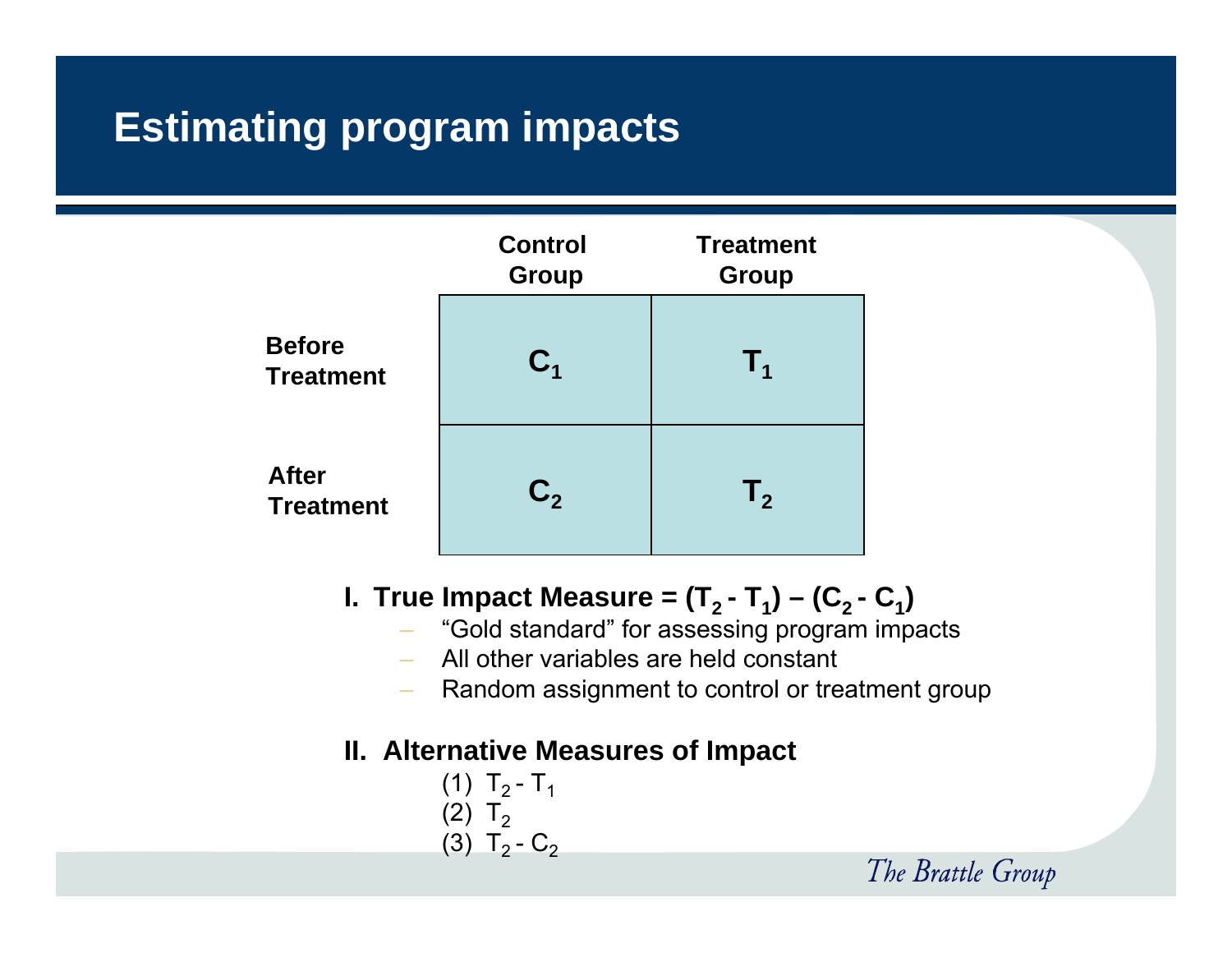#### **Ongoing pilots that feature dynamic pricing rates**

- Ameren, Missouri
- Anaheim, California (rebate program)
- $\bullet$ Commonwealth Edison, Illinois (RTP)
- HECO, Hawaii (just TOU)
- Idaho Power, Idaho
- Pepco, District of Columbia
- PSEG, New Jersey
- SMUD, California

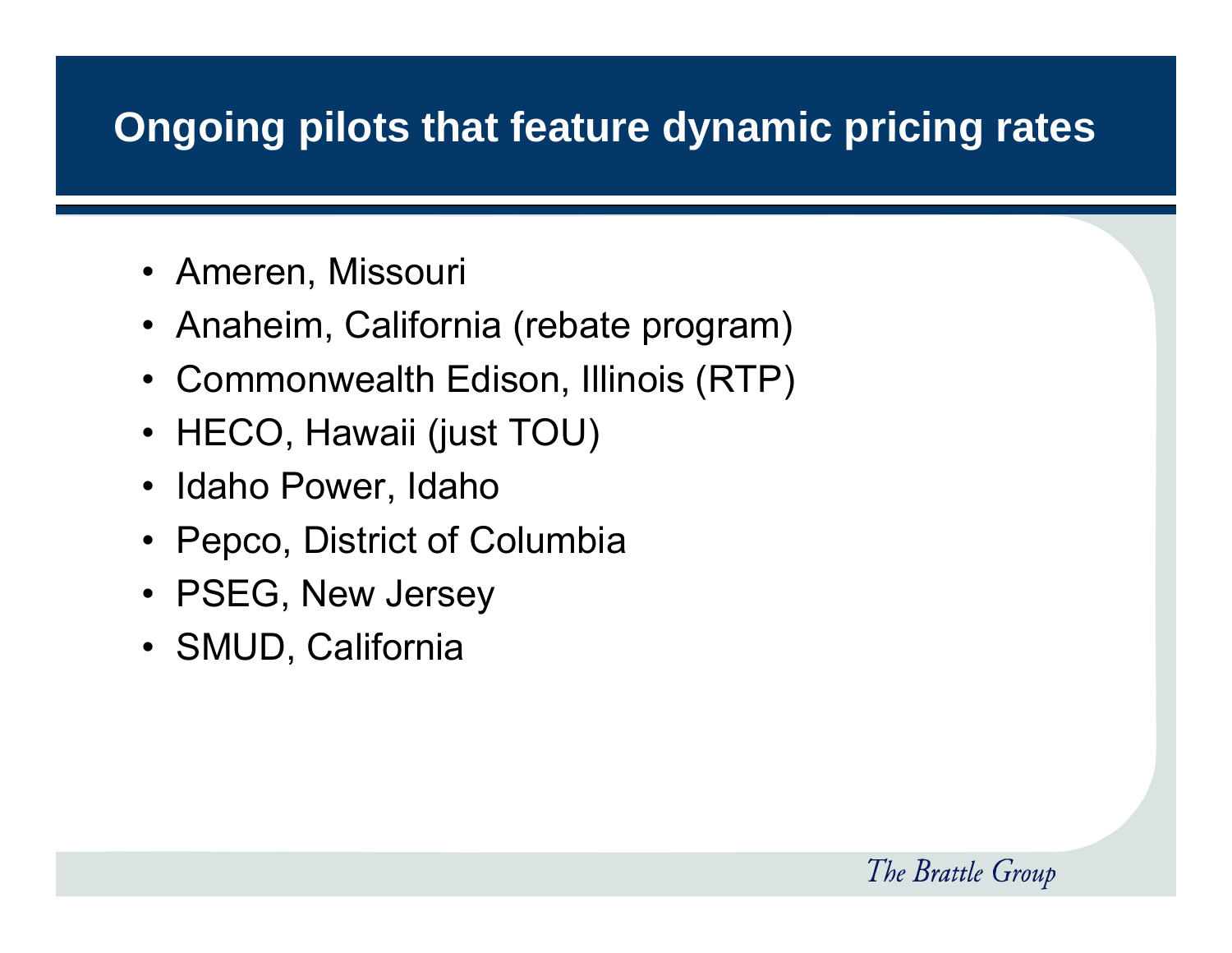

## The future, though imminent, is obscure

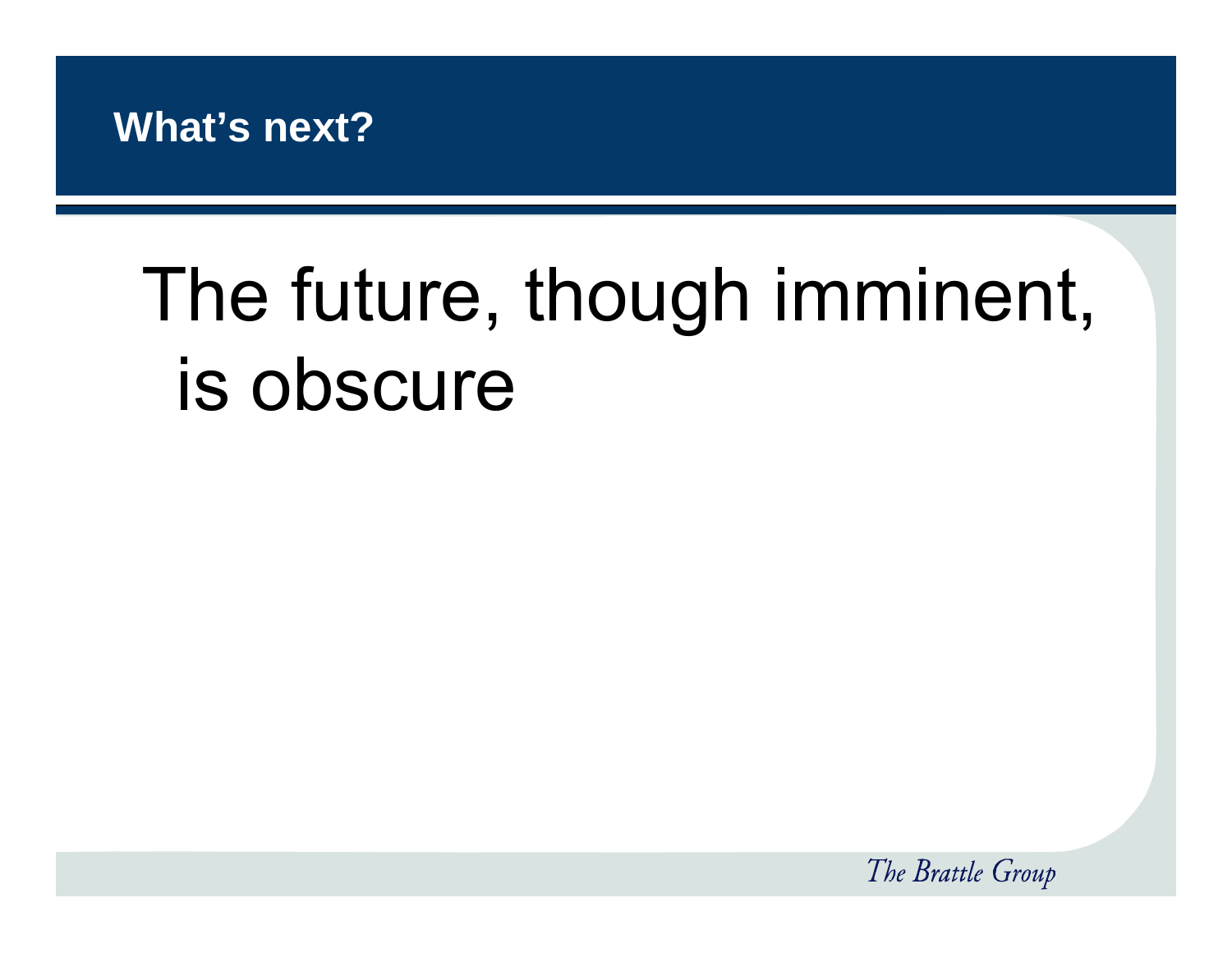#### **Planning your future**

- In the near term, you can borrow results from other pilots, such as California's SPP, to do an initial costbenefit analysis
	- ► This will take you about four to six weeks
- Later on, you may wish to do your own pilot
	- ► Should it be an experiment, with control and treatment groups, random selection and random assignment?
	- ► What types of rates should you test in the pilot?
	- $\blacktriangleright$  Should you also bundle some enabling technologies with the rates?
	- ► Would it be useful to also test some pure information treatments?